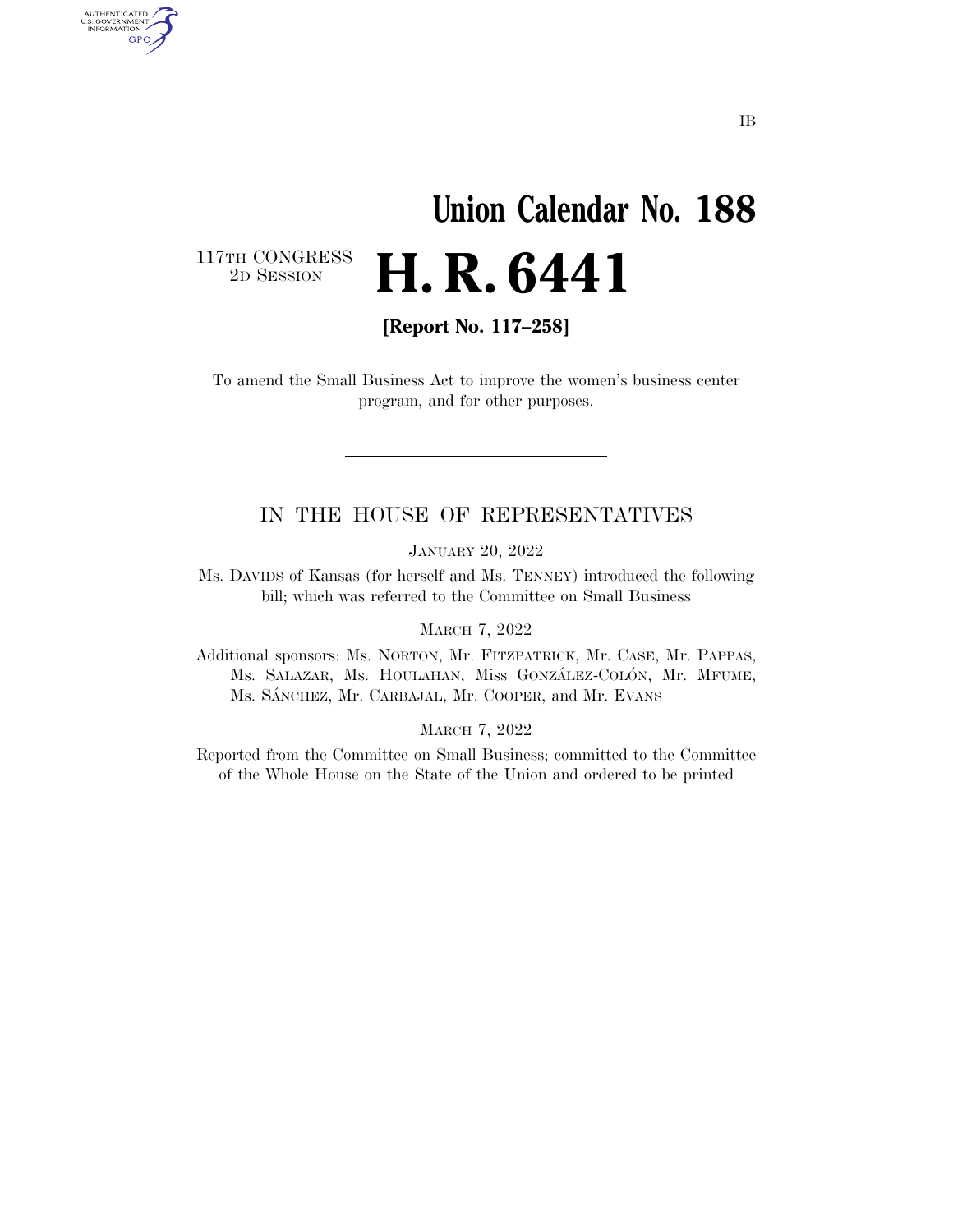### **A BILL**

2

To amend the Small Business Act to improve the women's business center program, and for other purposes.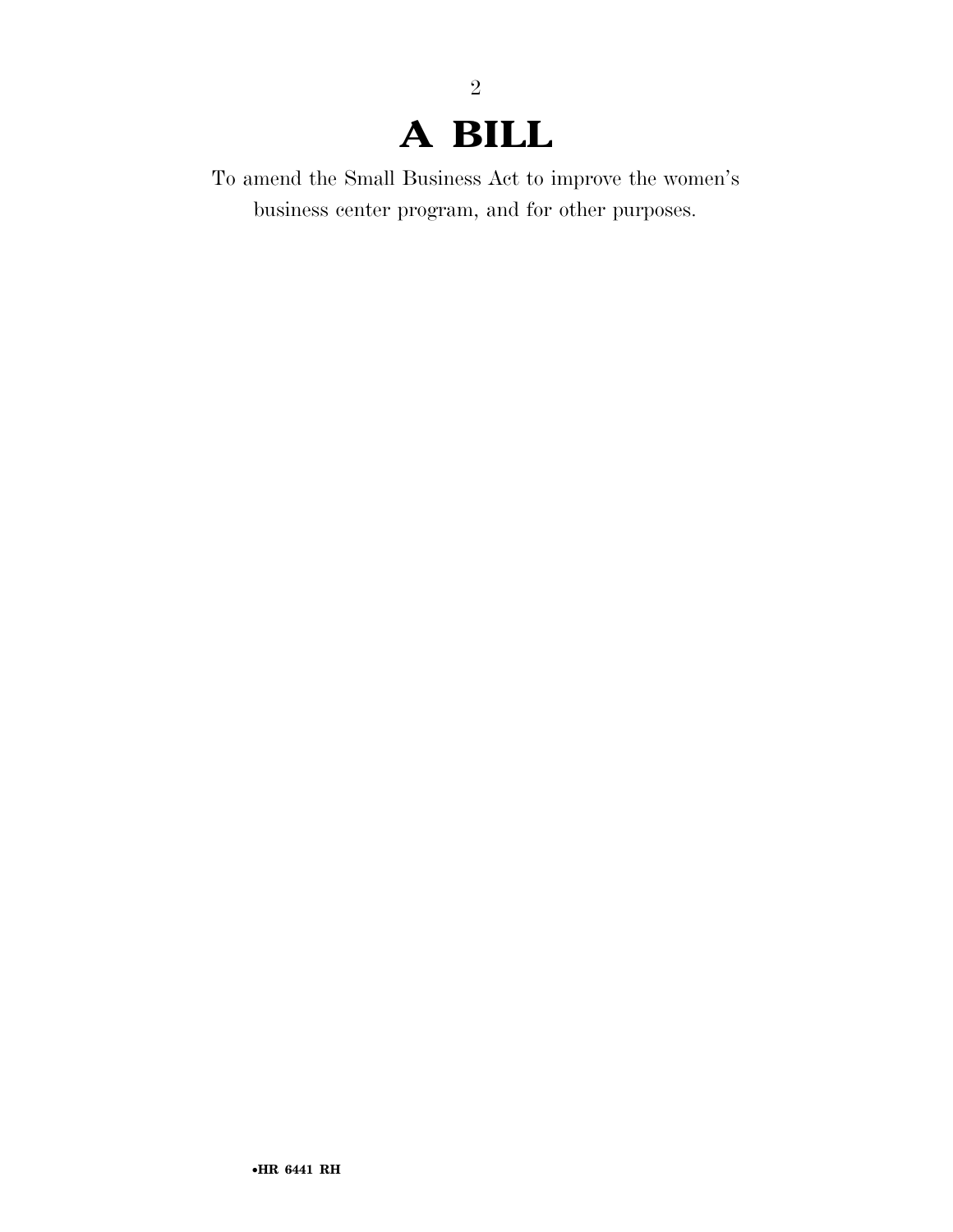| 1              | Be it enacted by the Senate and House of Representa-         |
|----------------|--------------------------------------------------------------|
| $\overline{2}$ | tives of the United States of America in Congress assembled, |
| 3              | <b>SECTION 1. SHORT TITLE.</b>                               |
| $\overline{4}$ | This Act may be cited as the "Women's Business"              |
| 5              | Centers Improvement Act of 2022".                            |
| 6              | SEC. 2. AMENDMENTS TO WOMEN'S BUSINESS CENTER                |
| 7              | PROGRAM.                                                     |
| 8              | Section 29 of the Small Business Act (15 U.S.C. 656)         |
| 9              | is amended to read as follows:                               |
| 10             | "SEC. 29. WOMEN'S BUSINESS CENTER PROGRAM.                   |
| 11             | "(a) DEFINITIONS.—In this section:                           |
| 12             | "(1) ASSISTANT ADMINISTRATOR.—The term                       |
| 13             | 'Assistant Administrator' means the Assistant Ad-            |
| 14             | ministrator of the Office of Women's Business Own-           |
| 15             | ership established under subsection (k).                     |
| 16             | "(2) ELIGIBLE ENTITY.—The term 'eligible en-                 |
| 17             | tity' means—                                                 |
| 18             | "(A) an organization described in section                    |
| 19             | $501(c)$ of the Internal Revenue Code of 1986                |
| 20             | and exempt from taxation under section $501(a)$              |
| 21             | of such Code;                                                |
| 22             | "(B) a State, regional, or local economic                    |
| 23             | development organization, if the organization                |
| 24             | certifies that grant funds received under this               |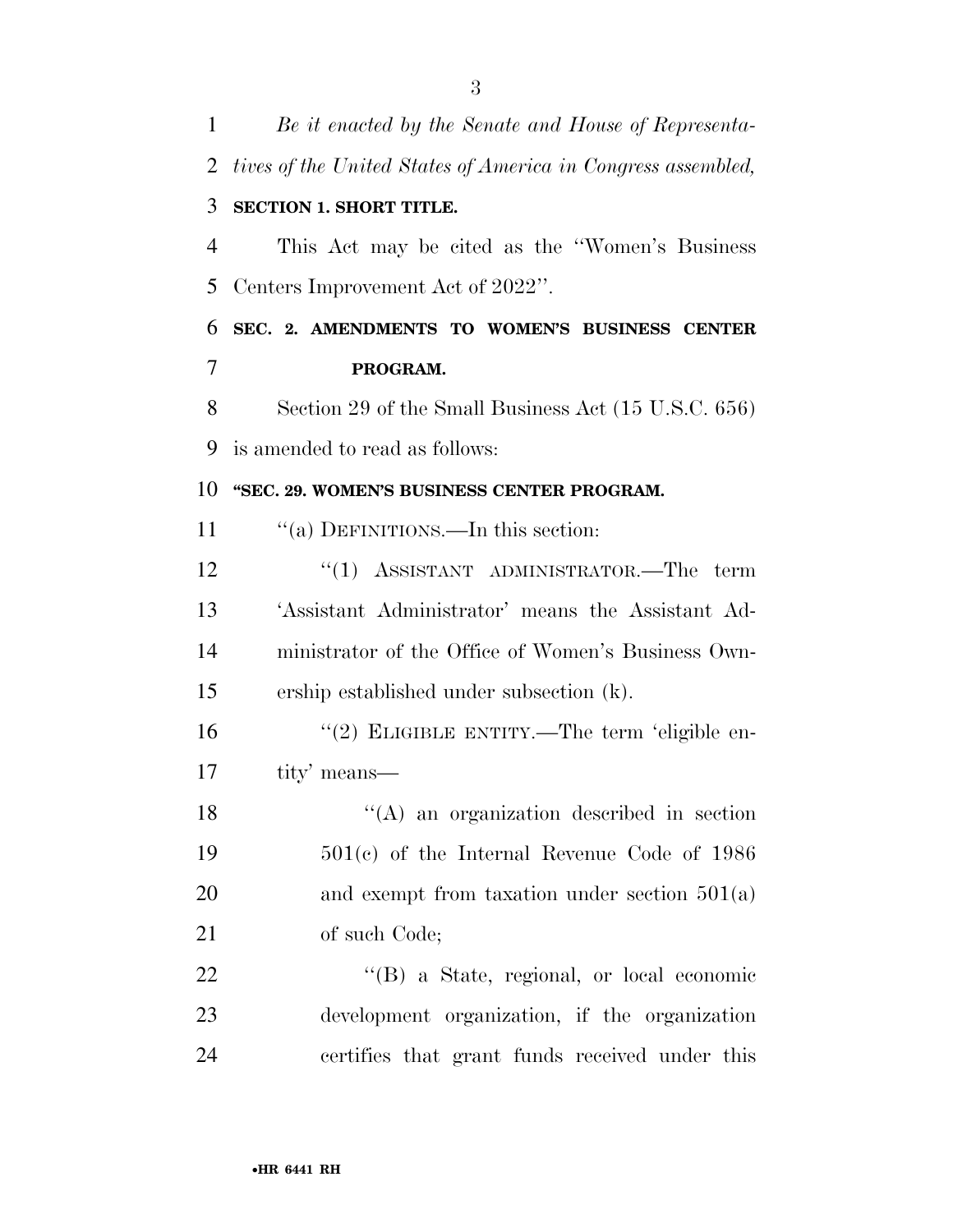| $\mathbf{1}$   | section will not be commingled with other               |
|----------------|---------------------------------------------------------|
| $\overline{2}$ | funds;                                                  |
| 3              | "(C) an institution of higher education (as             |
| $\overline{4}$ | defined in section 101 of the Higher Education          |
| 5              | Act of 1965), unless such institution is cur-           |
| 6              | rently receiving a grant under section 21;              |
| $\tau$         | $\lq\lq$ (D) a development, credit, or finance cor-     |
| 8              | poration chartered by a State, if such corpora-         |
| 9              | tion certifies that grant funds received under          |
| 10             | this section will not be commingled with other          |
| 11             | funds; or                                               |
| 12             | "(E) any combination of entities listed in              |
| 13             | subparagraphs $(A)$ through $(D)$ .                     |
| 14             | "(3) SMALL BUSINESS CONCERN OWNED AND                   |
| 15             | CONTROLLED BY WOMEN.—The term 'small business           |
| 16             | concern owned and controlled by women' has the          |
| 17             | meaning given under section $3(n)$ .                    |
| 18             | "(4) RESOURCE PARTNERS.—The term 're-                   |
| 19             | source partners' means small business development       |
| 20             | centers, chapters of the Service Corps of Retired Ex-   |
| 21             | ecutives (established under section $8(b)(1)(B)$ ), and |
| 22             | Veteran Business Outreach Centers (described under      |
| 23             | section 32).                                            |
| 24             | " $(5)$ WOMEN'S BUSINESS CENTER.—The term               |
| 25             | 'women's business center' means the location at         |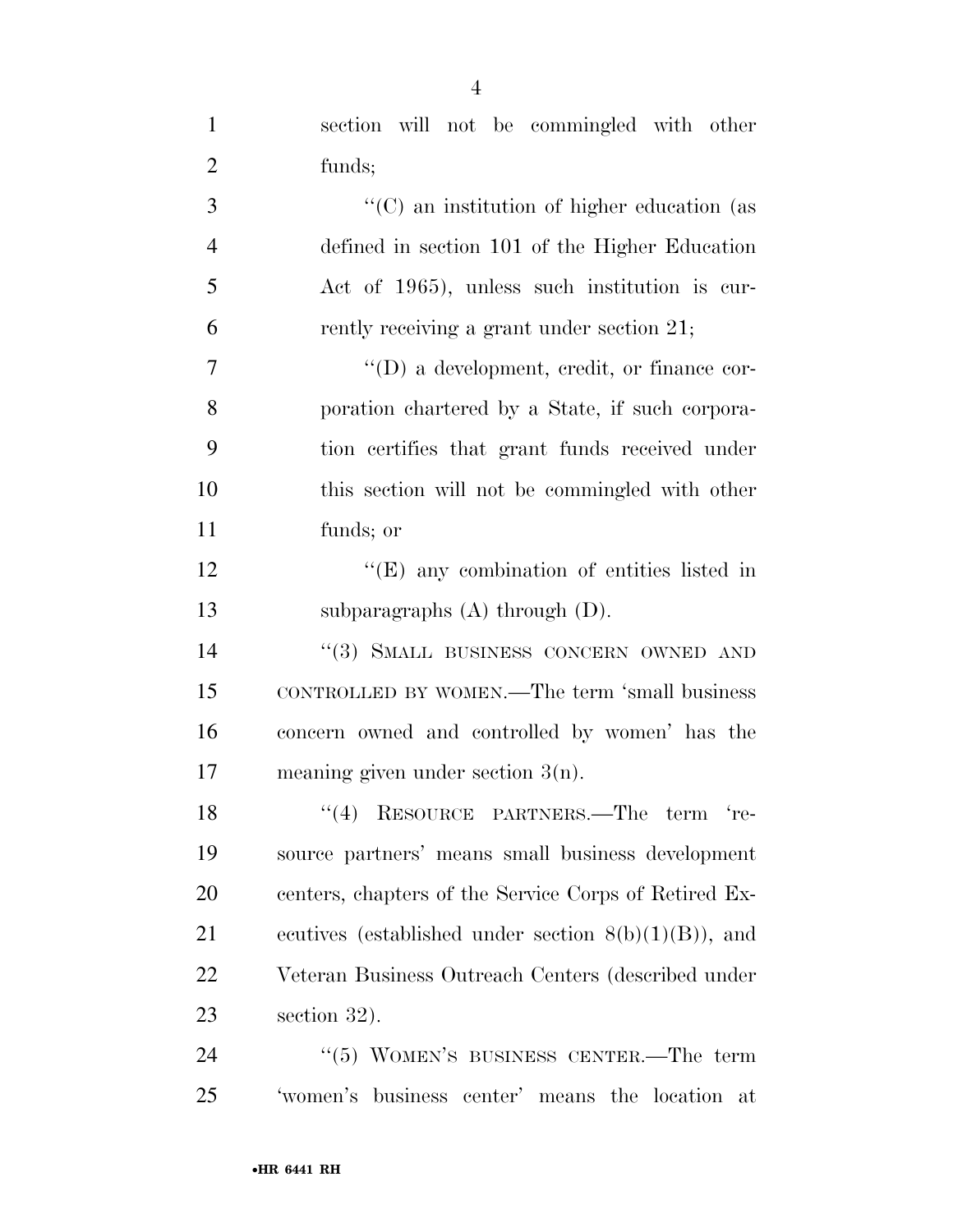which counseling and training on the management, operations (including manufacturing, services, and retail), access to capital, international trade, govern- ment procurement opportunities, and any other mat- ter that is needed to start, maintain, or expand a small business concern owned and controlled by women.

8 "(6) WOMEN'S BUSINESS CENTER ASSOCIA- TION.—The term 'Women's Business Center Asso- ciation' means a membership organization formed by women's business centers to pursue matters of com-mon concern.

''(b) AUTHORITY.—

 ''(1) ESTABLISHMENT.—There is established a Women's Business Center Program under which the Administrator may enter into a cooperative agree- ment with an eligible entity to provide a grant to such eligible entity to operate one or more women's business centers for the benefit of small business concerns owned and controlled by women.

21 "(2) USE OF FUNDS.—A women's business cen- ter established using funds made available under this section shall be designed to provide entrepre- neurial counseling and training that meets the needs of the small business concerns owned and controlled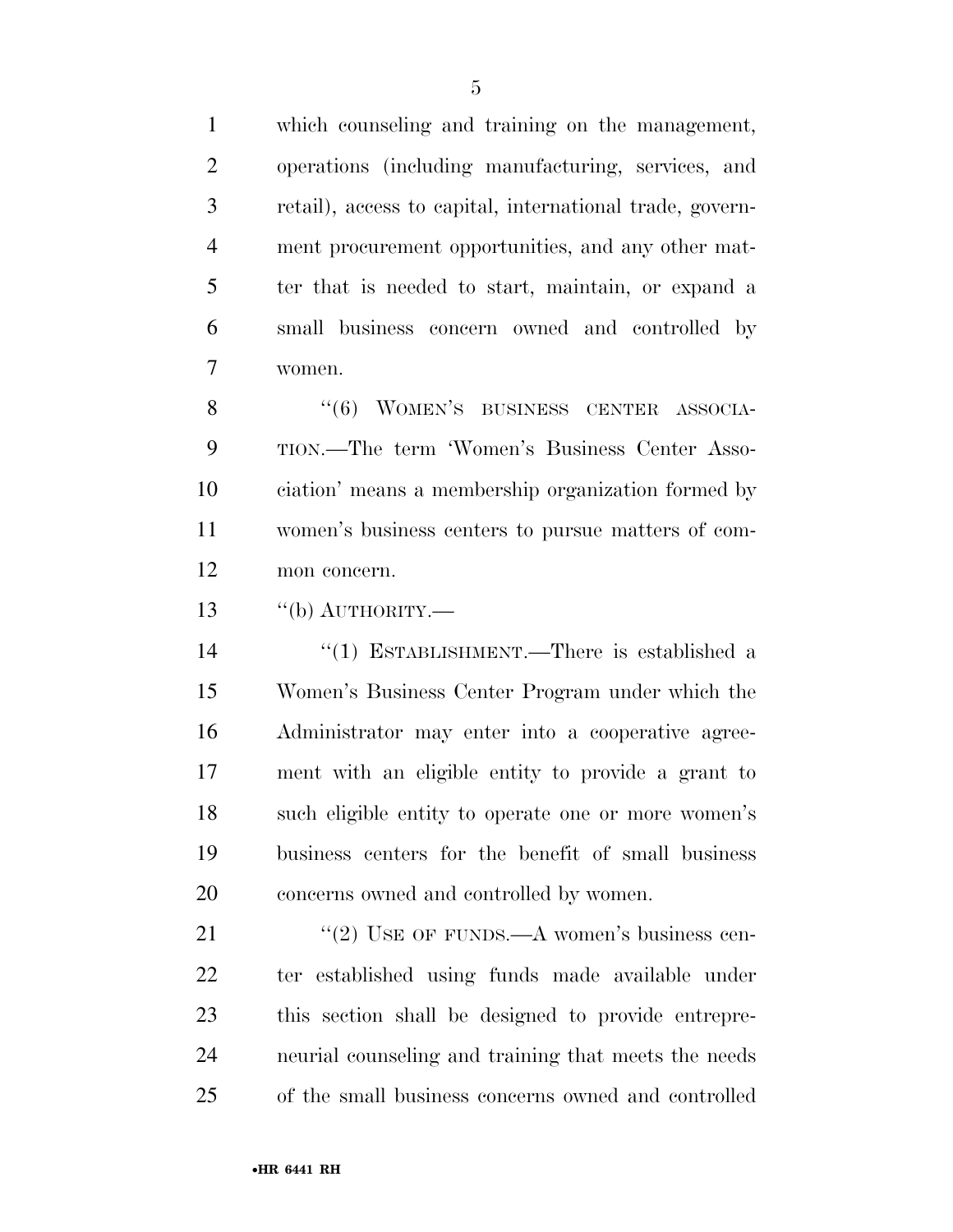| $\mathbf{1}$   | by women, especially such concerns owned and con-       |
|----------------|---------------------------------------------------------|
| $\overline{2}$ | trolled by women who are both socially and economi-     |
| 3              | cally disadvantaged (as defined under section $8(a)$ ), |
| $\overline{4}$ | and shall provide—                                      |
| 5              | $\lq\lq$ financial assistance, including coun-          |
| 6              | seling and training on how to-                          |
| $\overline{7}$ | "(i) apply for and secure business                      |
| 8              | eredit and investment capital;                          |
| 9              | "(ii) prepare and present financial                     |
| 10             | statements; and                                         |
| 11             | "(iii) manage cash flow and other fi-                   |
| 12             | nancial operations of a small business con-             |
| 13             | cern;                                                   |
| 14             | $\lq\lq (B)$<br>management assistance, including        |
| 15             | counseling and training on how to plan, orga-           |
| 16             | nize, staff, direct, and control each major activ-      |
| 17             | ity and function of a small business concern;           |
| 18             | and                                                     |
| 19             | "(C) marketing assistance, including coun-              |
| 20             | seling and training on how to-                          |
| 21             | "(i) identify and segment domestic                      |
| 22             | and international market opportunities;                 |
| 23             | "(ii) prepare and execute marketing                     |
| 24             | plans;                                                  |
| 25             | "(iii) develop pricing strategies;                      |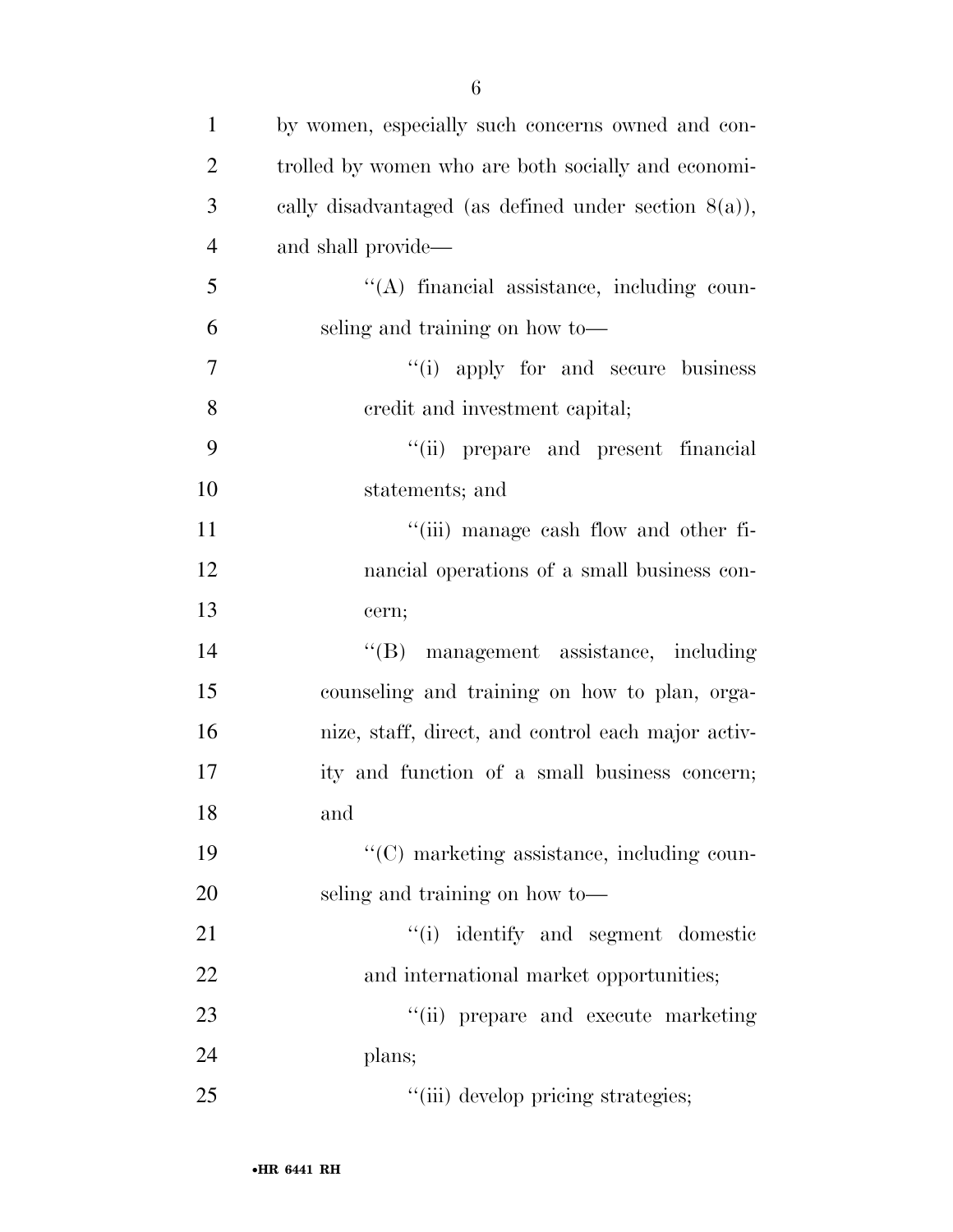| $\mathbf{1}$   | "(iv) locate contract opportunities;               |
|----------------|----------------------------------------------------|
| $\overline{2}$ | $f'(v)$ negotiate contracts; and                   |
| 3              | "(vi) use various public relations and             |
| $\overline{4}$ | advertising techniques.                            |
| 5              | $``(3)$ TYPES OF GRANTS.—                          |
| 6              | "(A) INITIAL GRANT.—The amount of an               |
| 7              | initial grant, which shall be for a 5-year term,   |
| 8              | provided under this subsection to an eligible en-  |
| 9              | tity shall be not more than \$300,000 annually     |
| 10             | (as such amount is annually adjusted by the        |
| 11             | Administrator to reflect the change in infla-      |
| 12             | tion).                                             |
| 13             | "(B) CONTINUATION GRANTS.-The Ad-                  |
| 14             | ministrator may award a continuation grant,        |
| 15             | which shall be for a 5-year term, of not more      |
| 16             | than $$300,000$ annually (as such amount is an-    |
| 17             | nually adjusted by the Administrator to reflect    |
| 18             | the change in inflation) to an eligible entity     |
| 19             | that received an initial grant under subpara-      |
| 20             | $graph(A)$ . There shall be no limitation on the   |
| 21             | number of continuation grants an eligible entity   |
| <u>22</u>      | may receive under this section.                    |
| 23             | $``(e)$ APPLICATION.—                              |
| 24             | <b>INITIAL</b><br>``(1)<br>GRANTS AND CONTINUATION |

GRANTS.—To receive an initial grant or continuation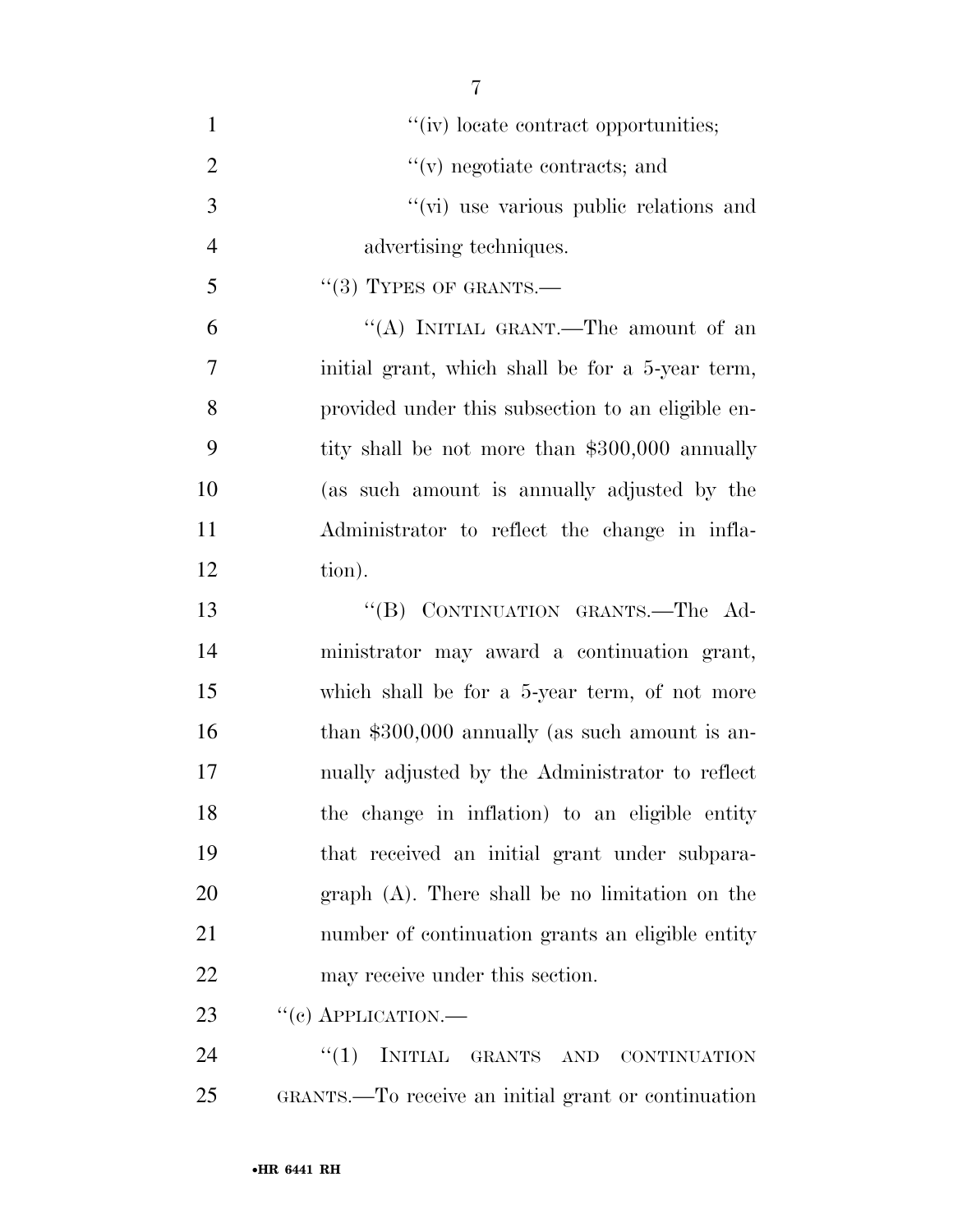| $\mathbf{1}$   | grant under this section, an eligible entity shall sub- |
|----------------|---------------------------------------------------------|
| $\overline{2}$ | mit an application to the Administrator in such         |
| 3              | form, in such manner, and containing such informa-      |
| $\overline{4}$ | tion as the Administrator may require, including—       |
| 5              | $\lq\lq$ a certification that the eligible enti-        |
| 6              | $ty$ —                                                  |
| 7              | "(i) has designated an executive direc-                 |
| 8              | tor or program manager, who may be com-                 |
| 9              | pensated using grant funds awarded under                |
| 10             | this section or other sources, to manage                |
| 11             | each women's business center for which a                |
| 12             | grant under subsection (b) is sought; and               |
| 13             | "(ii) meets accounting and reporting                    |
| 14             | requirements established by the Director of             |
| 15             | the Office of Management and Budget;                    |
| 16             | $\lq\lq (B)$ information demonstrating the expe-        |
| 17             | rience and effectiveness of the eligible entity         |
| 18             | $in-$                                                   |
| 19             | "(i) providing entrepreneurial coun-                    |
| 20             | seling and training described under sub-                |
| 21             | section $(b)(2)$ ;                                      |
| 22             | "(ii) providing training and services to                |
| 23             | a representative number of women who are                |
| 24             | both socially and economically disadvan-                |
| 25             | taged; and                                              |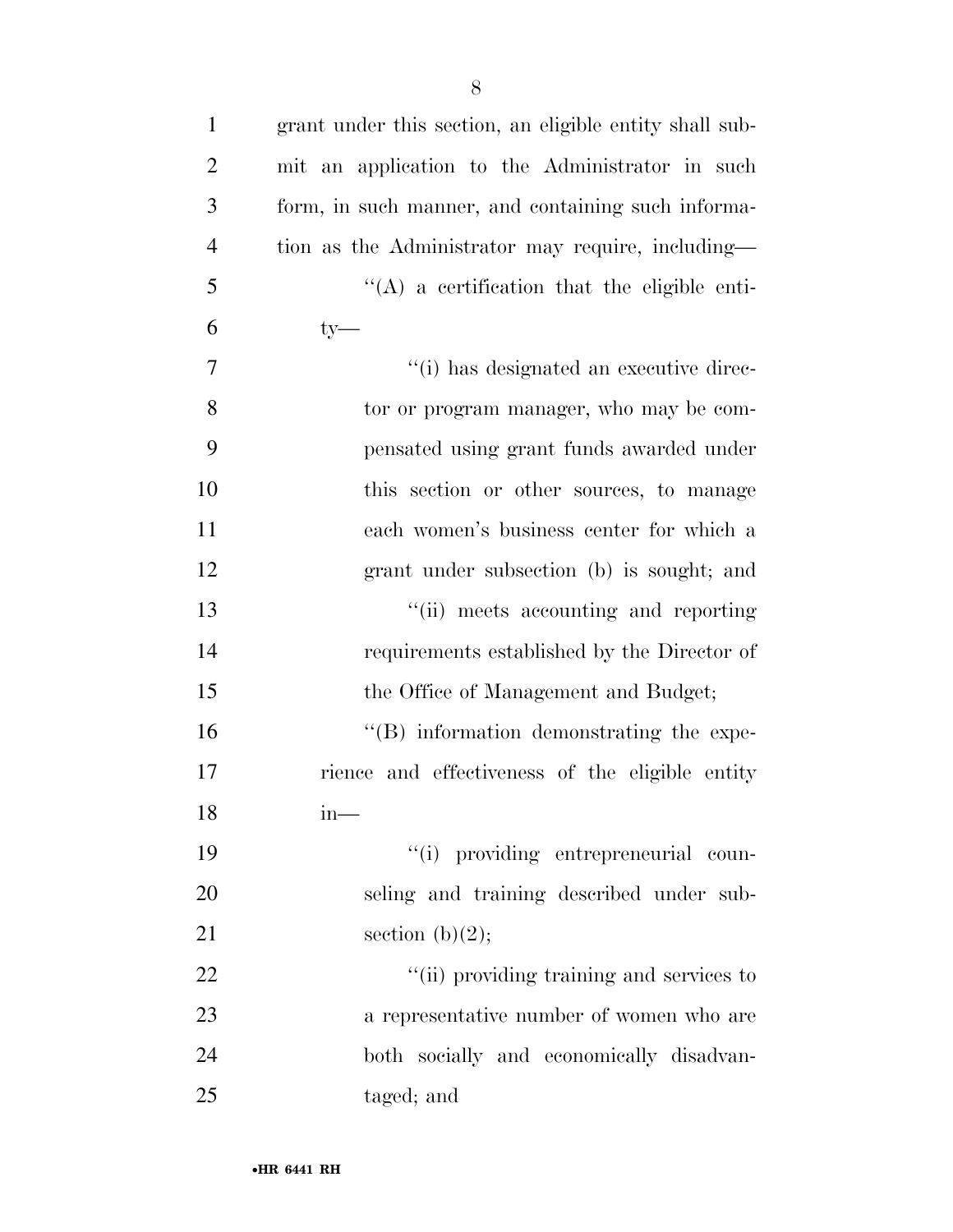| $\mathbf{1}$   | "(iii) working with resource partners,           |
|----------------|--------------------------------------------------|
| $\overline{2}$ | offices of the Administration, and other         |
| 3              | public and private entities engaging in en-      |
| $\overline{4}$ | trepreneurial and small business develop-        |
| 5              | ment; and                                        |
| 6              | "(C) a 5-year plan that—                         |
| 7              | "(i) includes information relating to            |
| 8              | the assistance to be provided by each wom-       |
| 9              | en's business center in the area in which        |
| 10             | each such center is located;                     |
| 11             | "(ii) describes the ability of the eligi-        |
| 12             | ble entity to meet the needs of the market       |
| 13             | to be served by each women's business cen-       |
| 14             | ter;                                             |
| 15             | "(iii) describes the ability of the eligi-       |
| 16             | ble entity to obtain the matching funds re-      |
| 17             | quired under subsection (e); and                 |
| 18             | "(iv) describes the ability of the eligi-        |
| 19             | ble entity to provide entrepreneurial coun-      |
| 20             | seling and training described under sub-         |
| 21             | section $(b)(2)$ , including to a representative |
| 22             | number of women who are both socially            |
| 23             | and economically disadvantaged.                  |
| 24             | "(2) RECORD RETENTION.—                          |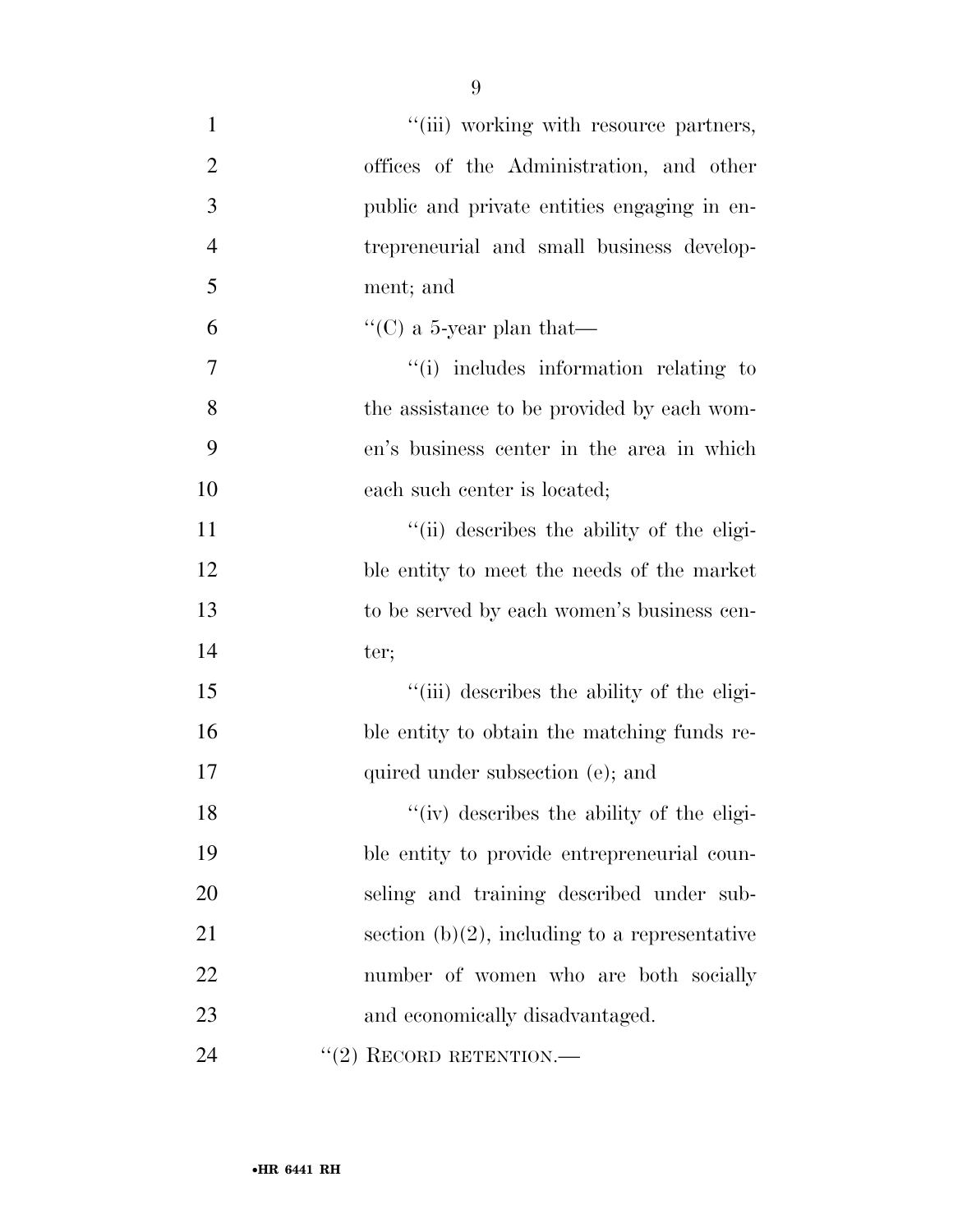| $\mathbf{1}$   | "(A) IN GENERAL.—The Administrator                   |
|----------------|------------------------------------------------------|
| $\overline{2}$ | shall maintain a copy of each application sub-       |
| 3              | mitted under this subsection for not less than       |
| $\overline{4}$ | 5 years.                                             |
| 5              | "(B) PAPERWORK REDUCTION.—The Ad-                    |
| 6              | ministrator shall take steps to reduce, to the       |
| 7              | maximum extent practicable, the paperwork            |
| 8              | burden associated with carrying out subpara-         |
| 9              | graph(A).                                            |
| 10             | "(d) SELECTION OF ELIGIBLE ENTITIES.-                |
| 11             | "(1) IN GENERAL.—In selecting recipients of          |
| 12             | initial grants, the Administrator shall consider—    |
| 13             | $\lq\lq$ the experience of the applicant in pro-     |
| 14             | viding entrepreneurial counseling and training;      |
| 15             | $\lq\lq$ the amount of time needed for the           |
| 16             | applicant to commence operation of a women's         |
| 17             | business center;                                     |
| 18             | "(C) in consultation with a Women's Busi-            |
| 19             | ness Center Association, the capacity of the ap-     |
| 20             | plicant to meet the accreditation standards es-      |
| 21             | tablished under subsection $(k)(4)$ in a timely      |
| 22             | manner;                                              |
| 23             | $\lq\lq$ (D) the ability of the applicant to sustain |
| 24             | operations, including the applicant's ability to     |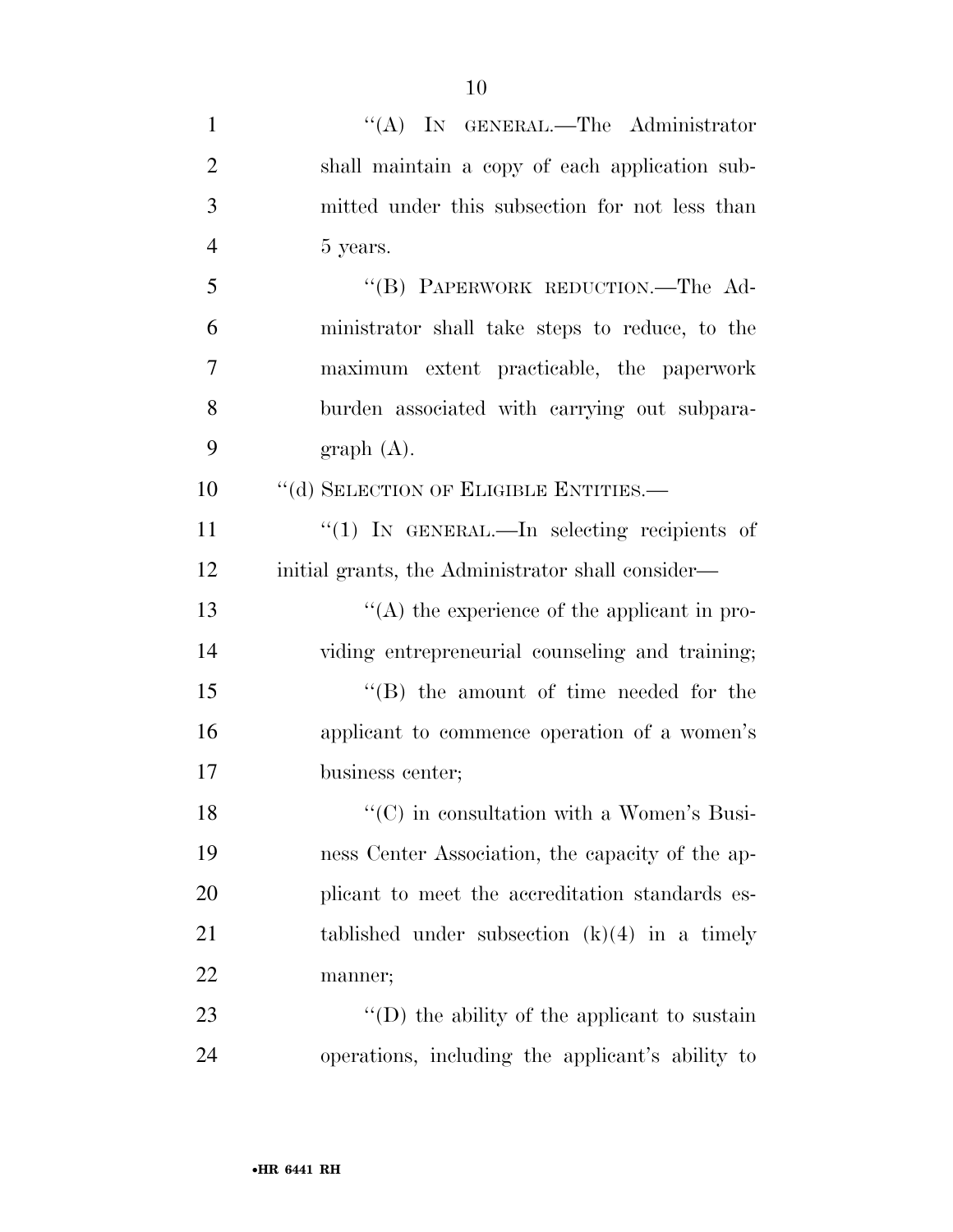| $\mathbf{1}$   | obtain matching funds under subsection (e), for     |
|----------------|-----------------------------------------------------|
| $\overline{2}$ | a 5-year period;                                    |
| 3              | "(E) the proposed location of a women's             |
| $\overline{4}$ | business center to be operated by the applicant     |
| 5              | and the location's proximity to Veteran Busi-       |
| 6              | ness Outreach Centers and to recipients of          |
| 7              | grants under section $8(b)(1)$ or 21;               |
| 8              | "(F) the population density of the area to          |
| 9              | be served by the women's business center oper-      |
| 10             | ated by the applicant; and                          |
| 11             | " $(G)$ the advice and counsel of a Women's         |
| 12             | Business Center Association to determine areas      |
| 13             | with unmet needs and the likelihood that the        |
| 14             | recipient will become accredited.                   |
| 15             | $``(2)$ SELECTION CRITERIA.—                        |
| 16             | "(A) RULEMAKING.—The Administrator                  |
| 17             | shall issue regulations to specify the criteria for |
| 18             | review and selection of applicants under this       |
| 19             | subsection.                                         |
| <b>20</b>      | "(B) MODIFICATIONS PROHIBITED AFTER                 |
| 21             | ANNOUNCEMENT.—With respect to a public an-          |
| 22             | nouncement of any opportunity to be awarded         |
| 23             | a grant under this section made by the Admin-       |
| 24             | istrator pursuant to subsection $(l)(1)$ , the Ad-  |
| 25             | ministrator may not modify regulations issued       |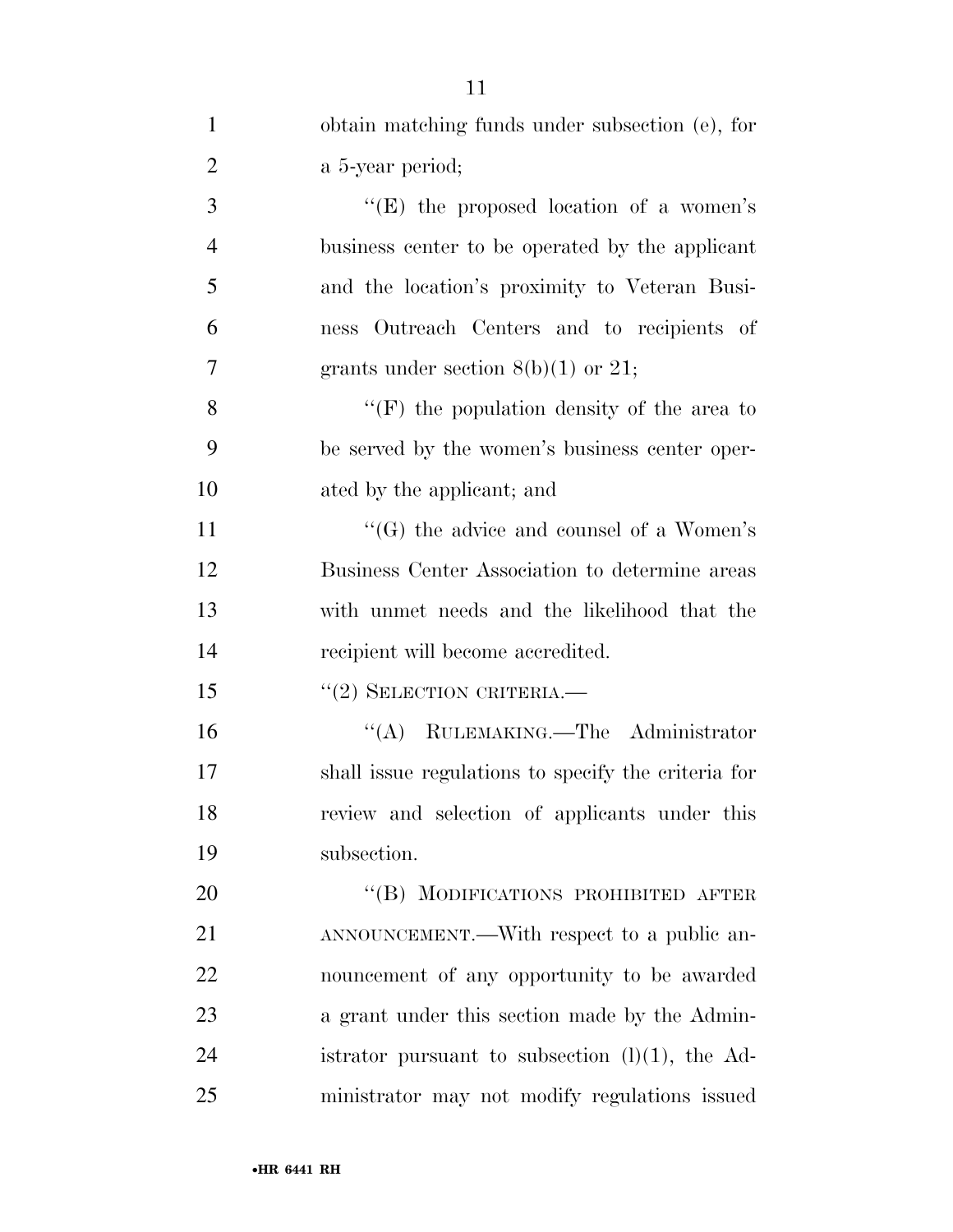| $\mathbf{1}$   | pursuant to subparagraph (A) with respect to           |
|----------------|--------------------------------------------------------|
| $\overline{2}$ | such opportunity unless required to do so by an        |
| 3              | Act of Congress or an order of a Federal court.        |
| $\overline{4}$ | "(C) RULE OF CONSTRUCTION.-Nothing                     |
| 5              | in this paragraph may be construed as prohib-          |
| 6              | iting the Administrator from modifying the reg-        |
| 7              | ulations issued pursuant to subparagraph $(A)$         |
| 8              | (after providing an opportunity for notice and         |
| 9              | comment) as such regulations apply to an op-           |
| 10             | portunity to be awarded a grant under this sec-        |
| 11             | tion that the Administrator has not yet publicly       |
| 12             | announced pursuant to subsection $(l)(1)$ .            |
| 13             | "(e) MATCHING REQUIREMENTS.-                           |
| 14             | "(1) IN GENERAL.—Subject to paragraph $(5)$ ,          |
| 15             | upon approval of an application submitted under        |
| 16             | subsection (c), the eligible entity shall agree to ob- |
| 17             | tain contributions from non-Federal sources—           |
| 18             | $\lq\lq$ in the first and second year of the           |
| 19             | term of an initial grant, if applicable, 1 non-        |
| 20             | Federal dollar for every 2 Federal dollars; and        |
| 21             | $\cdot$ (B) in each subsequent year of the term        |
| 22             | of an initial grant, if applicable, or for the term    |
| 23             | of a continuation grant, 1 non-Federal dollar          |
| 24             | for each Federal dollar.                               |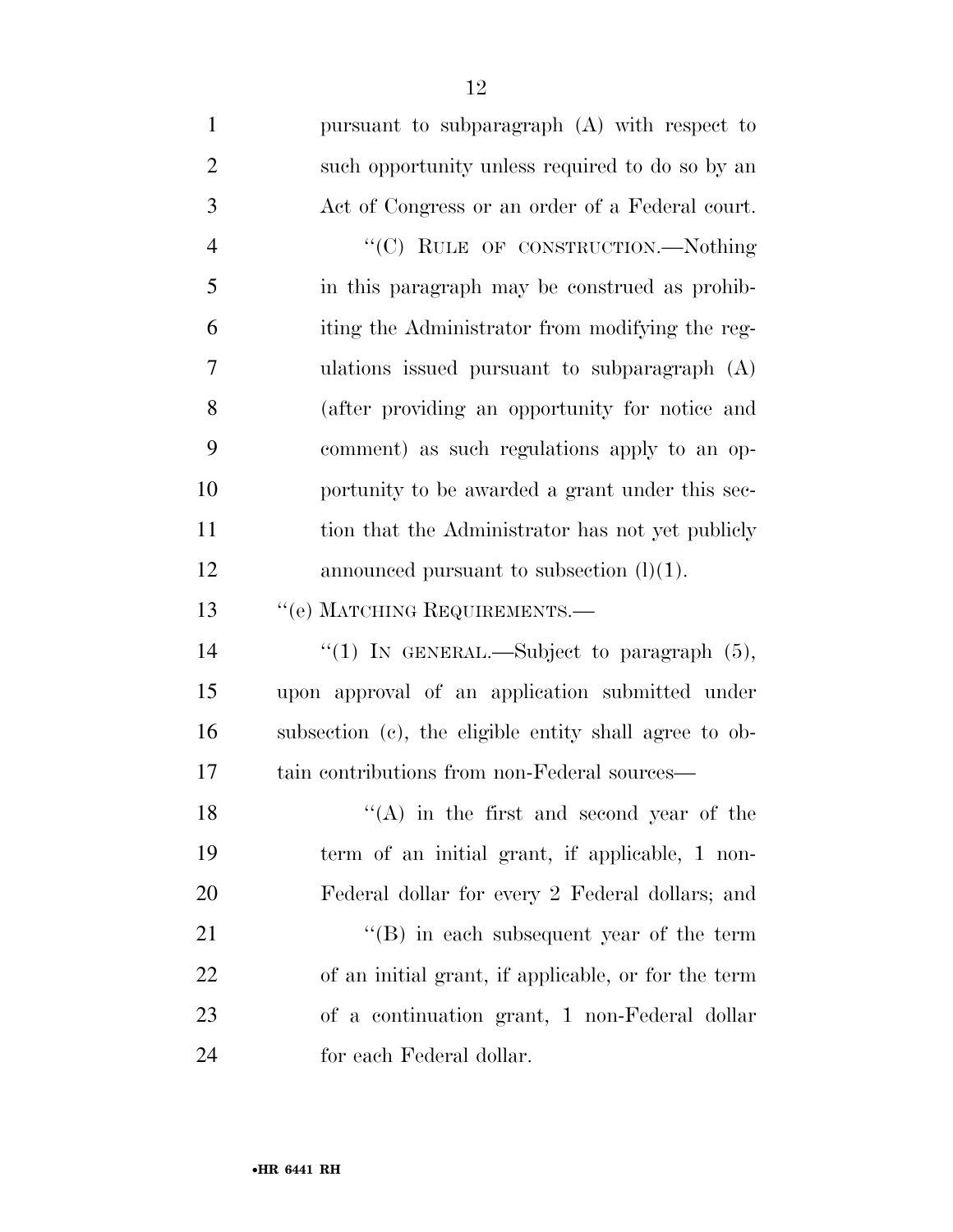| $\mathbf{1}$   | "(2) FORM OF MATCHING FUNDS.—Not more                  |
|----------------|--------------------------------------------------------|
| $\overline{c}$ | than one-half of non-Federal matching funds de-        |
| 3              | scribed under paragraph (1) may be in the form of      |
| $\overline{4}$ | in-kind contributions that are budget line items only, |
| 5              | including office equipment and office space.           |
| 6              | "(3) SOLICITATION.—Notwithstanding<br>any              |
| 7              | other provision of law, an eligible entity may—        |
| 8              | $\lq\lq$ solicit cash and in-kind contributions        |
| 9              | from private individuals and entities to be used       |
| 10             | to operate a women's business center; and              |
| 11             | $\lq\lq$ (B) use amounts made available by the         |
| 12             | Administrator under this section for the cost of       |
| 13             | such solicitation and management of the con-           |
| 14             | tributions received.                                   |
| 15             | "(4) DISBURSEMENT OF FUNDS.—The Admin-                 |
| 16             | istrator may disburse an amount not greater than       |
| 17             | 25 percent of the total amount of a grant awarded      |
| 18             | to an eligible entity before such eligible entity ob-  |
| 19             | tains the matching funds described under paragraph     |
| 20             | (1).                                                   |
| 21             | "(5) FAILURE TO OBTAIN MATCHING FUNDS.                 |
| 22             | If an eligible entity fails to obtain the required     |
| 23             | matching funds described under paragraph (1), the      |
| 24             | eligible entity may not be eligible to receive advance |
| 25             | disbursements pursuant to paragraph (4) during the     |
|                |                                                        |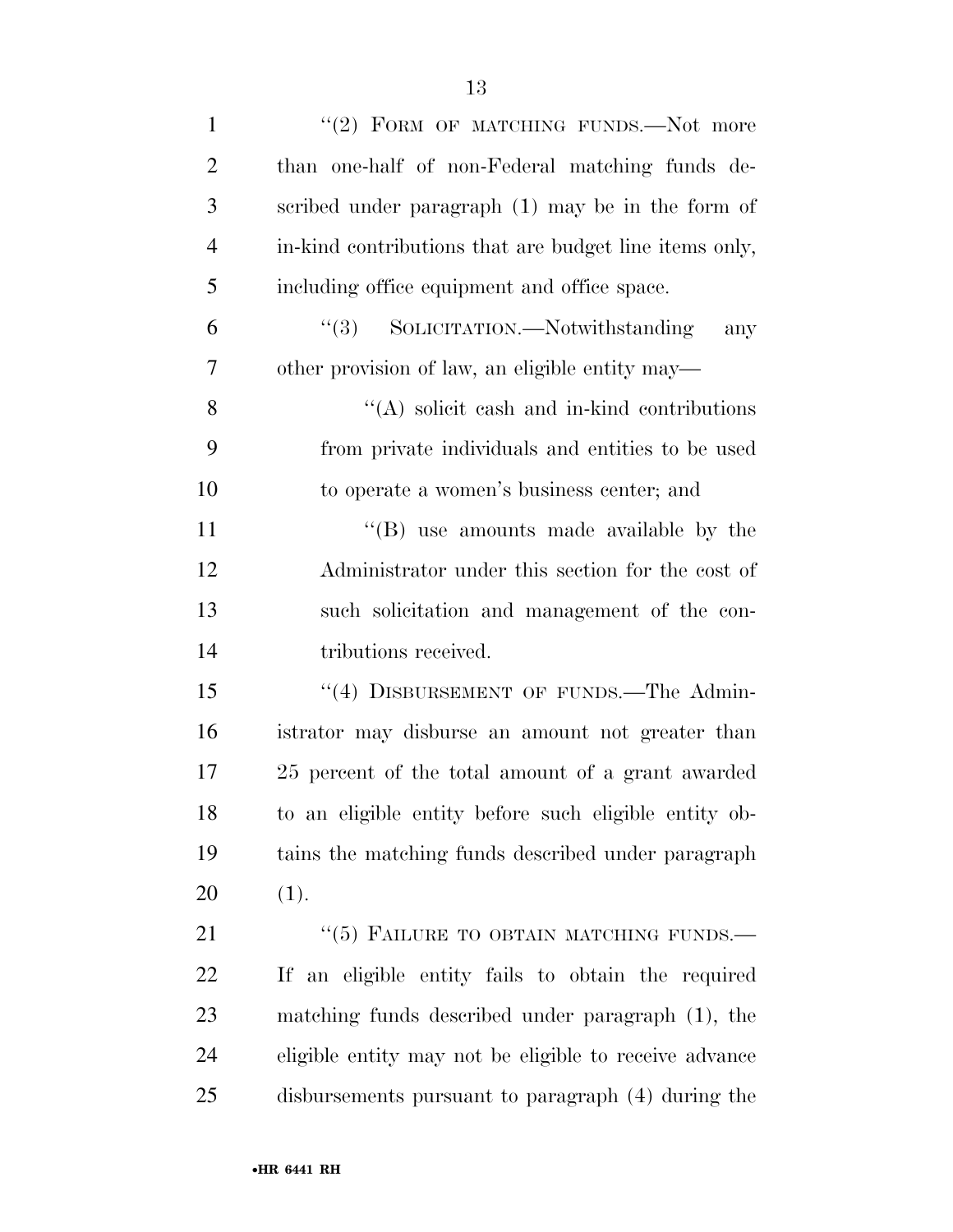| $\mathbf{1}$   | remainder of the term, if applicable, of an initial      |
|----------------|----------------------------------------------------------|
| $\overline{2}$ | grant awarded under this section. Before approving       |
| 3              | such eligible entity for a continuation grant under      |
| $\overline{4}$ | this section, the Administrator shall make a written     |
| 5              | determination, including the reasons for such deter-     |
| 6              | mination, of whether the Administrator believes that     |
| 7              | the eligible entity will be able to obtain the requisite |
| 8              | matching funding under paragraph (1) for such con-       |
| 9              | tinuation grant.                                         |
| 10             | $``(6)$ WAIVER OF NON-FEDERAL SHARE.—                    |
| 11             | "(A) In GENERAL.—Upon request by an                      |
| 12             | eligible entity and in accordance with this para-        |
| 13             | graph, the Administrator may waive, in whole             |
| 14             | or in part, the requirement to obtain matching           |
| 15             | funds under paragraph (1) for a grant awarded            |
| 16             | under this section for the eligible entity for a 1-      |
| 17             | year term of the grant.                                  |
| 18             | "(B) CONSIDERATIONS.—In determining                      |
| 19             | whether to issue a waiver under this paragraph,          |
| 20             | the Administrator shall consider—                        |
| 21             | "(i) the economic conditions affecting                   |
| 22             | the eligible entity;                                     |
| 23             | "(ii) the demonstrated ability of the                    |
| 24             | eligible entity to raise non-Federal funds;              |
| 25             | and                                                      |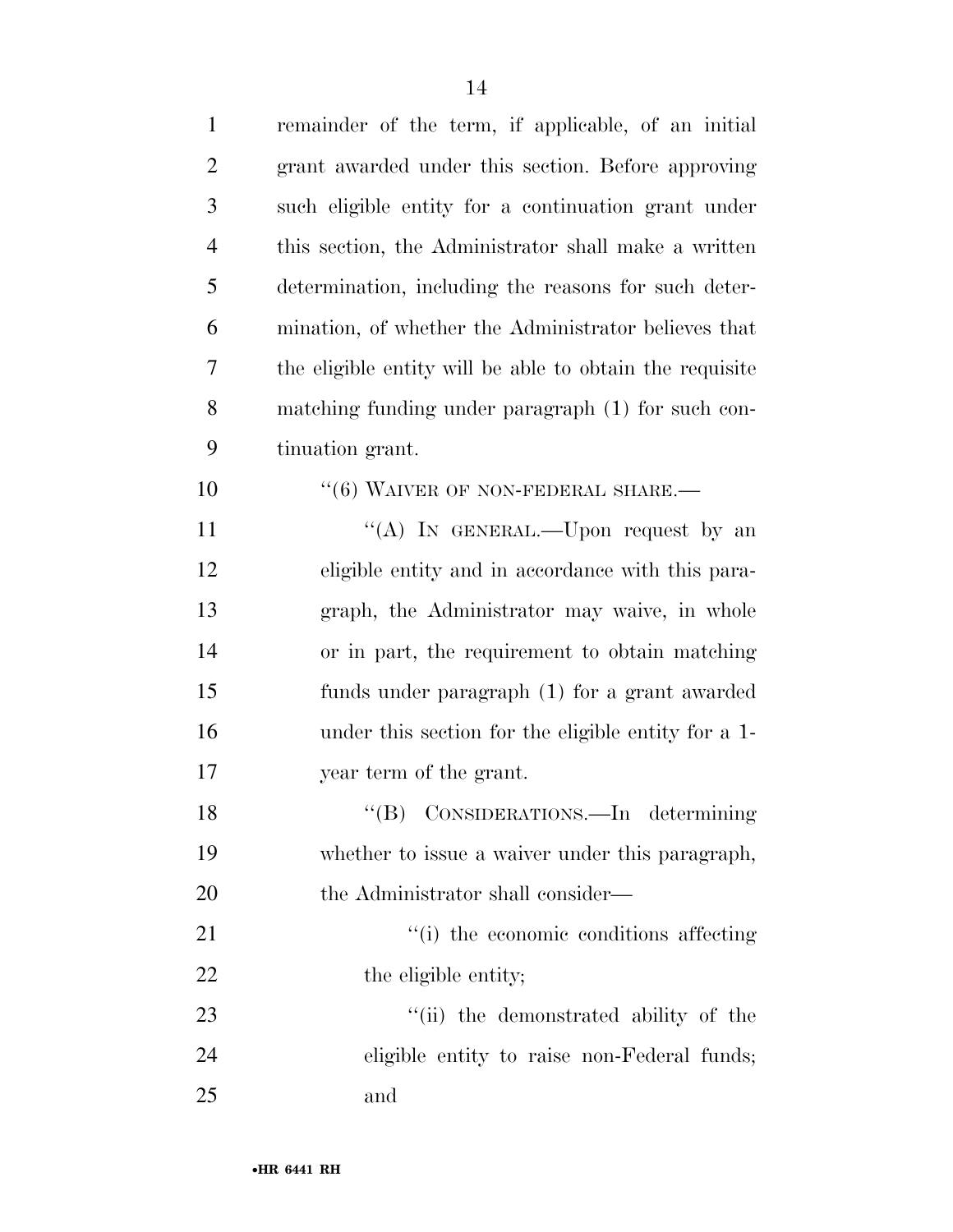| $\mathbf{1}$   | "(iii) the performance of the eligible                 |
|----------------|--------------------------------------------------------|
| $\overline{2}$ | entity under the initial grant.                        |
| 3              | "(C) LIMITATION.—The Administrator                     |
| $\overline{4}$ | may not issue a waiver under this paragraph if         |
| 5              | the Administrator determines that granting the         |
| 6              | waiver would undermine the credibility of the          |
| 7              | Women's Business Center Program.                       |
| 8              | $``(7)$ EXCESS NON-FEDERAL DOLLARS.—The                |
| 9              | amount of non-Federal dollars obtained by an eligi-    |
| 10             | ble entity that is greater than the amount that is re- |
| 11             | quired to be obtained by the eligible entity under     |
| 12             | this subsection shall not be subject to the require-   |
| 13             | ments of part 200 of title 2, Code of Federal Regu-    |
| 14             | lations, or any successor thereto, if such amount of   |
| 15             | non-Federal dollars—                                   |
| 16             | $\lq\lq$ is not used as matching funds for             |
| 17             | purposes of implementing the Women's Busi-             |
| 18             | ness Center Program; and                               |
| 19             | $\lq\lq(B)$ was not obtained by using funds            |
| 20             | granted under the Women's Business Center              |
| 21             | Program.                                               |
| 22             | "(8) CARRYOVER.—An eligible entity may use             |
| 23             | excess non-Federal dollars described in paragraph      |
| 24             | (7) to satisfy the matching funds requirement under    |
| 25             | paragraph $(1)$ for the subsequent 1-year grant term,  |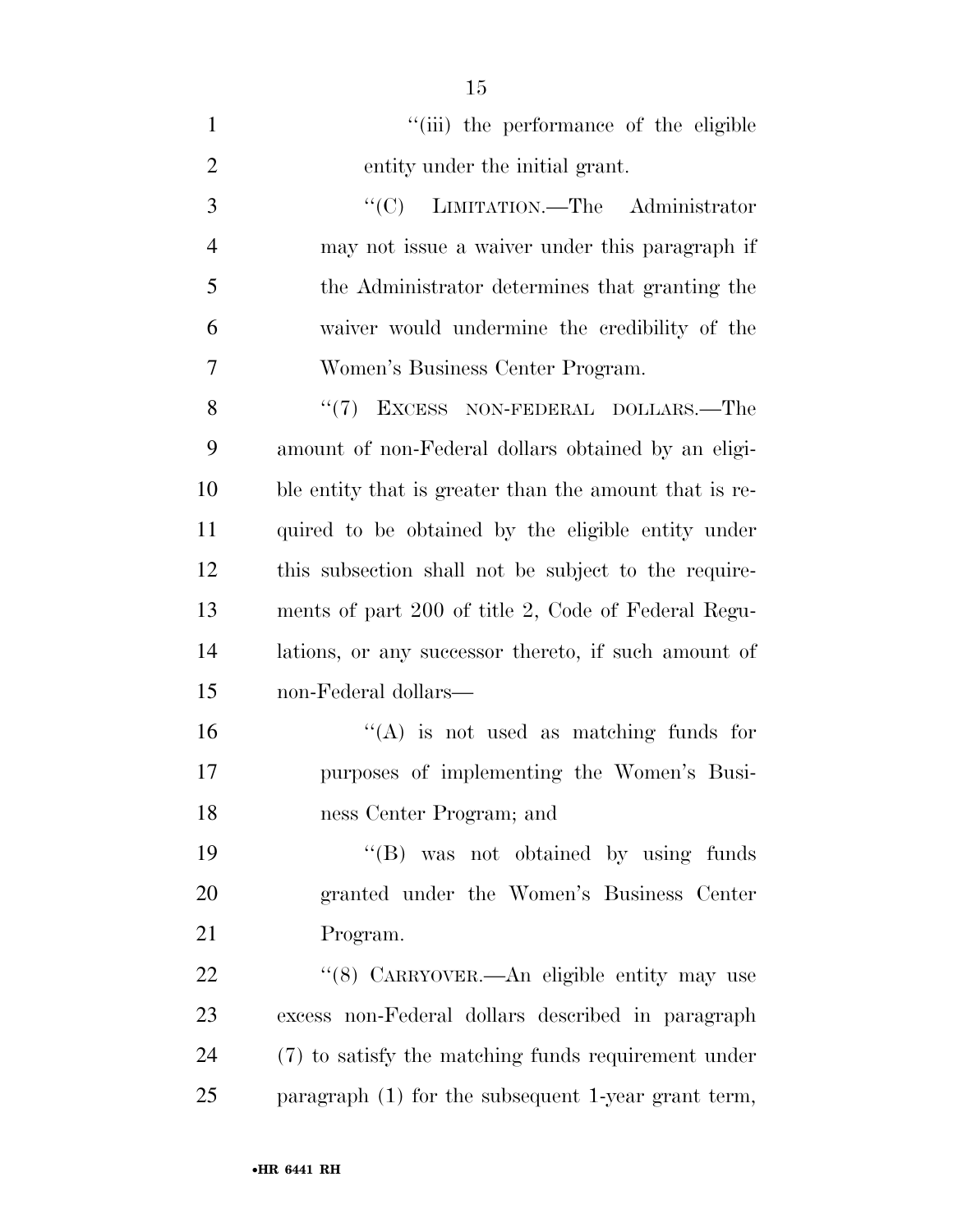| $\mathbf{1}$   | if applicable, except that such amounts shall be sub- |
|----------------|-------------------------------------------------------|
| $\overline{2}$ | ject to the requirements of part 200 of title 2, Code |
| 3              | of Federal Regulations, or any successor thereto.     |
| $\overline{4}$ | "(f) OTHER REQUIREMENTS.—                             |
| 5              | "(1) SEPARATION OF FUNDS.—An eligible enti-           |
| 6              | ty shall—                                             |
| $\overline{7}$ | "(A) operate a women's business center                |
| 8              | under this section separately from other              |
| 9              | projects, if any, of the eligible entity; and         |
| 10             | $\lq\lq$ separately maintain and account for          |
| 11             | any grant funds received under this section.          |
| 12             | $``(2)$ EXAMINATION OF ELIGIBLE ENTITIES.—            |
| 13             | "(A) REQUIRED SITE VISIT.—Before re-                  |
| 14             | ceiving an initial grant under this section, each     |
| 15             | applicant shall have a site visit by an employee      |
| 16             | of the Administration, in order to ensure that        |
| 17             | the applicant has sufficient resources to provide     |
| 18             | the services for which the grant is being pro-        |
| 19             | vided.                                                |
| 20             | "(B) ANNUAL REVIEW.—An employee of                    |
| 21             | the Administration shall—                             |
| 22             | "(i) conduct an annual programmatic                   |
| 23             | and financial examination of each eligible            |
| 24             | entity, as described in subsection (g); and           |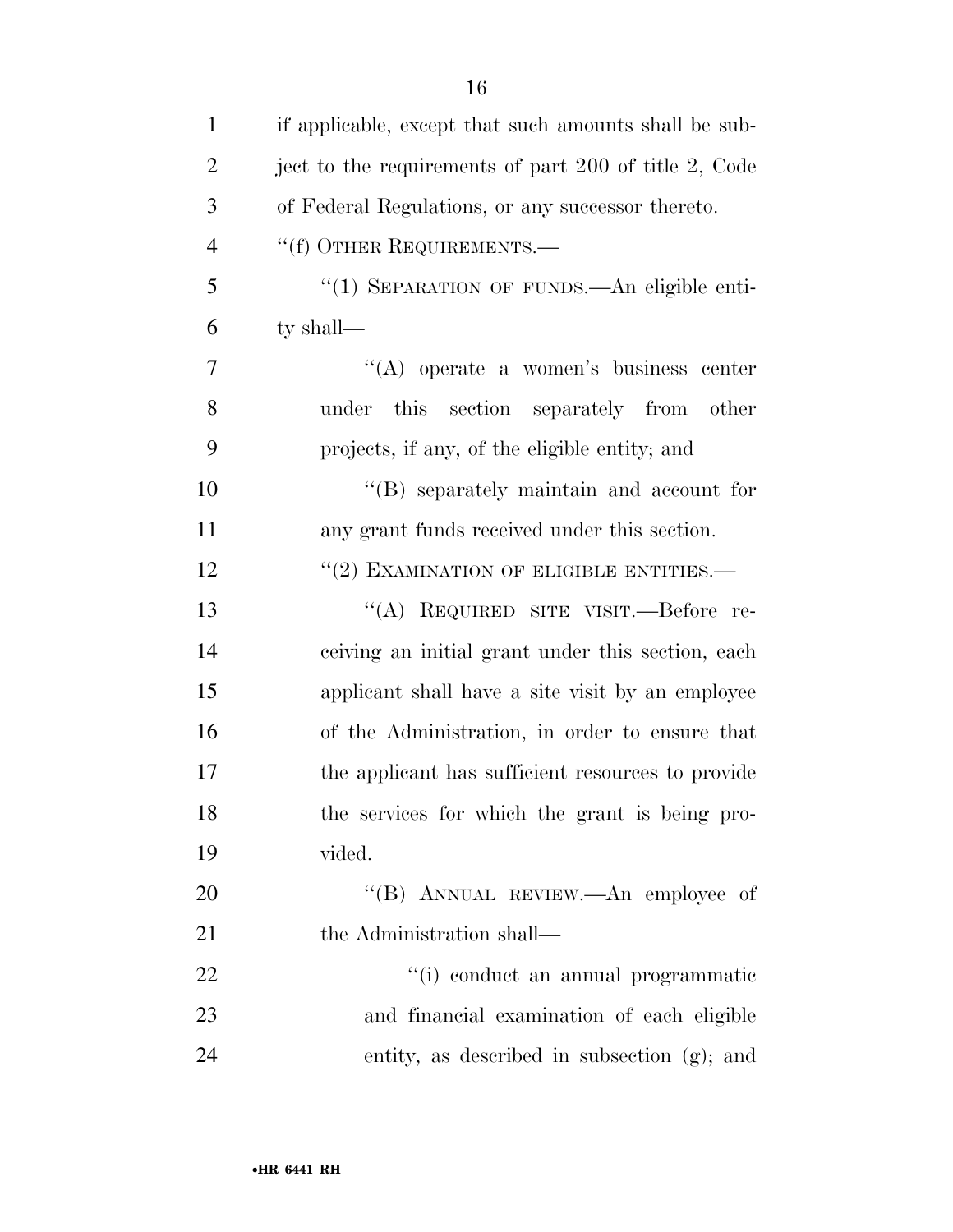| $\mathbf{1}$   | "(ii) provide the results of such exam-              |
|----------------|------------------------------------------------------|
| $\overline{2}$ | ination to the eligible entity.                      |
| 3              | $``(3)$ REMEDIATION OF PROBLEMS.—                    |
| $\overline{4}$ | "(A) PLAN OF ACTION.—If an examination               |
| 5              | of an eligible entity conducted under paragraph      |
| 6              | $(2)(B)$ identifies any problems, the eligible enti- |
| 7              | ty shall, within 45 calendar days of receiving a     |
| 8              | copy of the results of such examination, provide     |
| 9              | the Assistant Administrator with a plan of ac-       |
| 10             | tion, including specific milestones, for cor-        |
| 11             | recting such problems.                               |
| 12             | "(B) PLAN OF ACTION REVIEW BY THE AS-                |
| 13             | SISTANT ADMINISTRATOR.-The Assistant Ad-             |
| 14             | ministrator shall review each plan of action sub-    |
| 15             | mitted under subparagraph (A) within 30 cal-         |
| 16             | endar days of receiving such plan. If the Assist-    |
| 17             | ant Administrator determines that such plan—         |
| 18             | "(i) will bring the eligible entity into             |
| 19             | compliance with all the terms of a coopera-          |
| 20             | tive agreement described in subsection (b),          |
| 21             | the Assistant Administrator shall approve            |
| 22             | such plan; or                                        |
| 23             | "(ii) is inadequate to remedy the                    |
| 24             | problems identified in the annual examina-           |
| 25             | tion to which the plan of action relates, the        |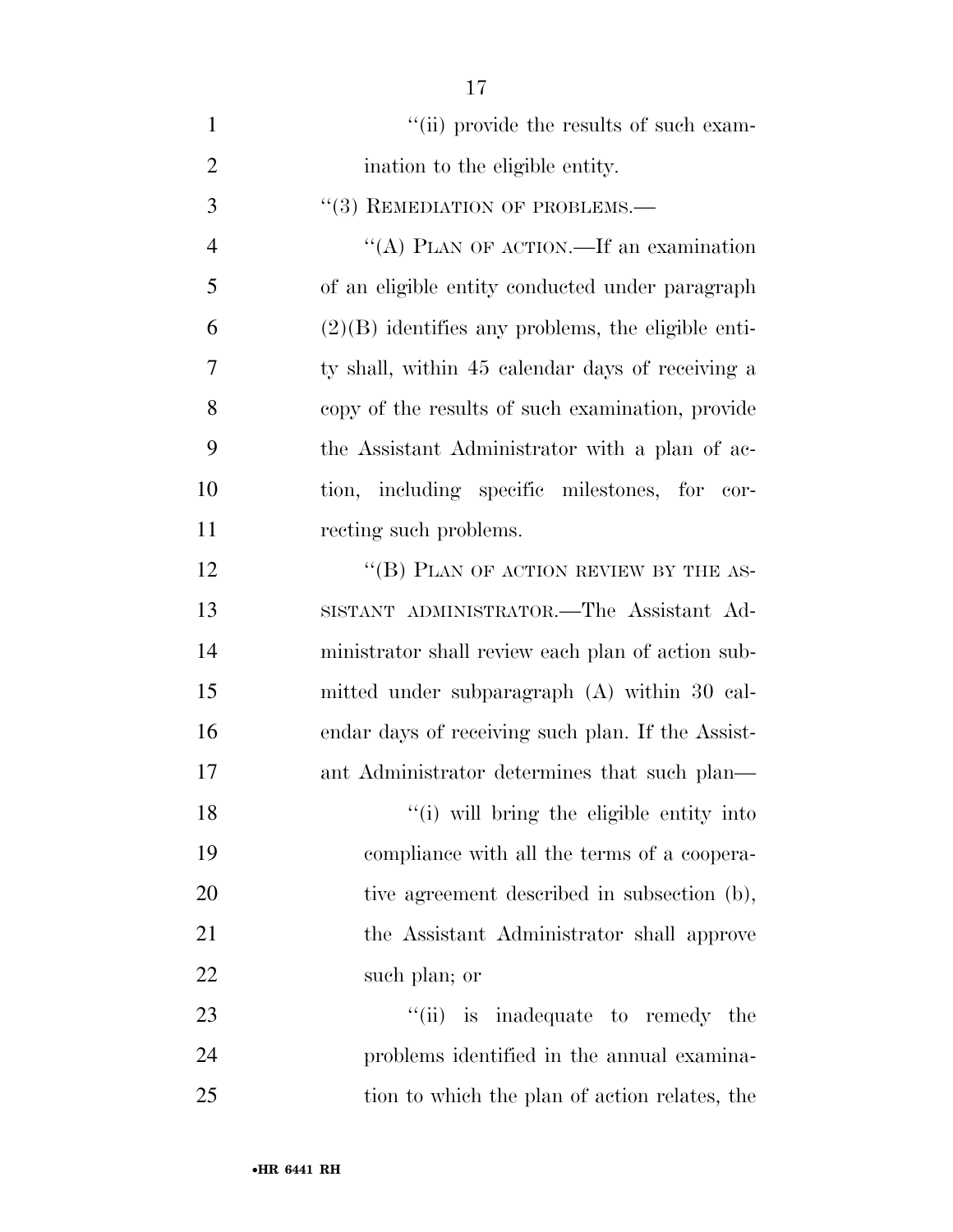Assistant Administrator shall set forth such reasons in writing and provide such determination to the eligible entity within 15 calendar days of such determination. 5 "(C) AMENDMENT TO PLAN OF ACTION.— An eligible entity receiving a determination under subparagraph (B)(ii) shall have 30 cal- endar days from the receipt of the determina- tion to amend the plan of action to satisfy the problems identified by the Assistant Adminis- trator and resubmit such plan to the Assistant Administrator. 13 "(D) AMENDED PLAN REVIEW BY THE AS-

 SISTANT ADMINISTRATOR.—Within 15 calendar days of the receipt of an amended plan of ac-16 tion under subparagraph (C), the Assistant Ad- ministrator shall either approve or reject such plan and provide such approval or rejection in writing to the eligible entity.

20 "(E) APPEAL OF ASSISTANT ADMINIS-21 TRATOR DETERMINATION.

22 ''(i) IN GENERAL.—If the Assistant Administrator rejects an amended plan under subparagraph (D), the eligible entity shall have the opportunity to appeal such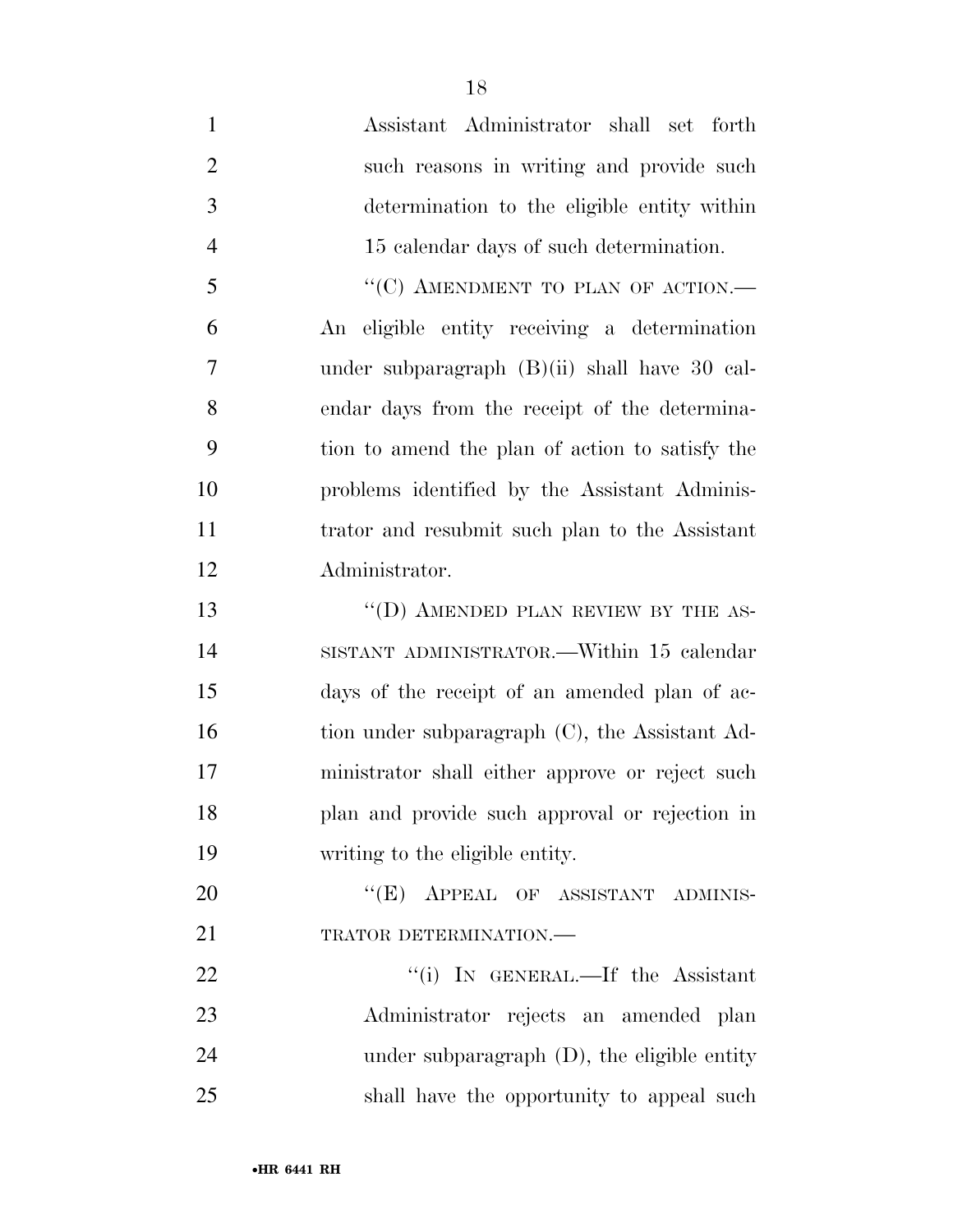| $\mathbf{1}$   | decision to the Administrator, who may         |
|----------------|------------------------------------------------|
| $\overline{2}$ | delegate such appeal to an appropriate of-     |
| 3              | ficer of the Administration.                   |
| $\overline{4}$ | "(ii) OPPORTUNITY FOR EXPLA-                   |
| 5              | NATION.—Any appeal described under             |
| 6              | clause (i) shall provide an opportunity for    |
| $\overline{7}$ | the eligible entity to provide, in writing, an |
| 8              | explanation of why the eligible entity's       |
| 9              | amended plan remedies the problems iden-       |
| 10             | tified in the annual examination conducted     |
| 11             | under paragraph $(2)(B)$ .                     |
| 12             | "(iii) NOTICE OF DETERMINATION.-               |
| 13             | The Administrator shall provide to the eli-    |
| 14             | gible entity a determination of the appeal,    |
| 15             | in writing, not later than 15 calendar days    |
| 16             | after the eligible entity files an appeal      |
| 17             | under this subparagraph.                       |
| 18             | "(iv) EFFECT OF FAILURE TO ACT.-               |
| 19             | If the Administrator fails to act on an ap-    |
| 20             | peal made under this subparagraph within       |
| 21             | the 15-day period specified under clause       |
| 22             | (iii), the eligible entity's amended plan of   |
| 23             | action submitted under subparagraph (C)        |
| 24             | shall be deemed to be approved.                |

25 "(4) TERMINATION OF GRANT.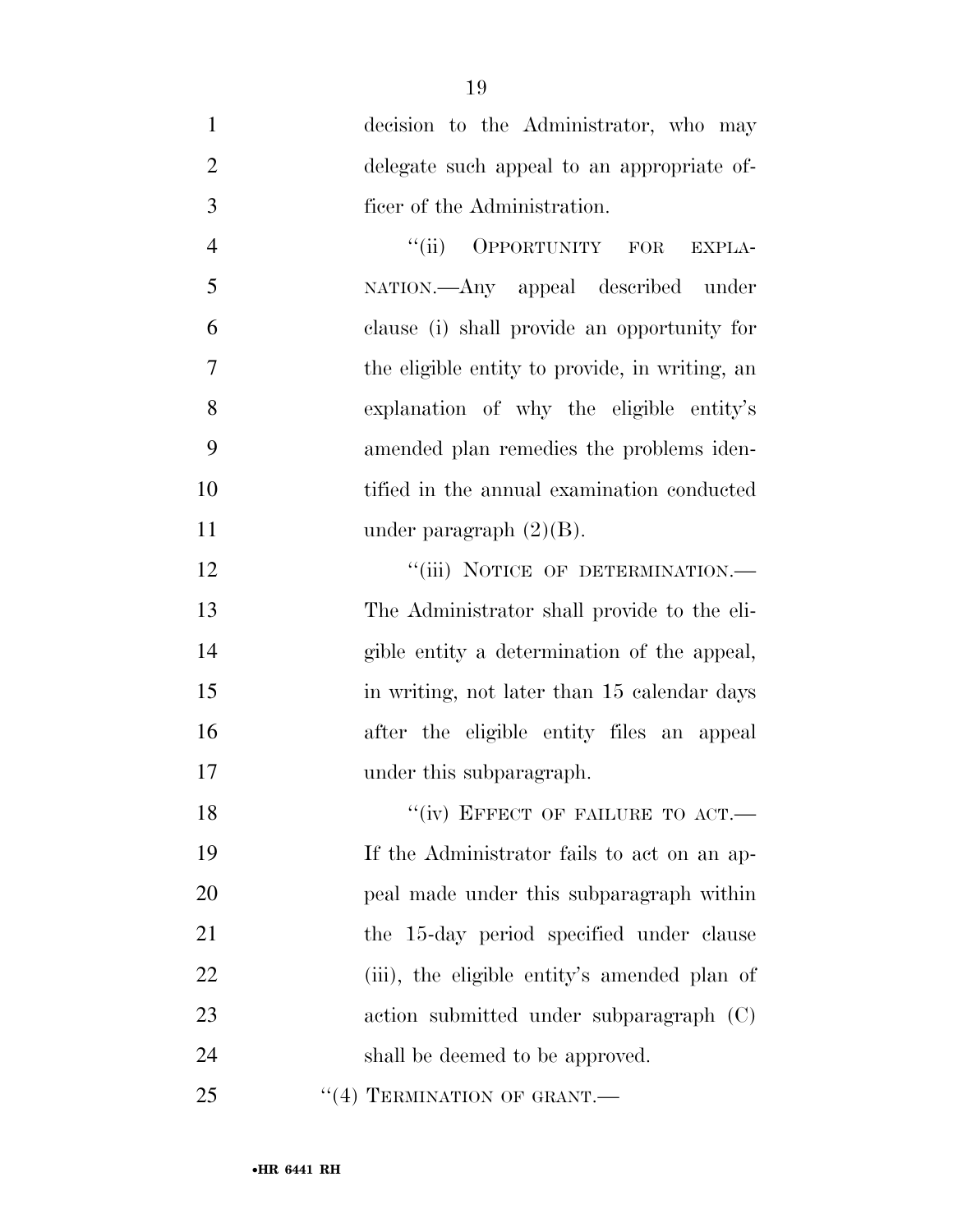1 "'(A) IN GENERAL.—The Administrator shall terminate a grant to an eligible entity under this section if the eligible entity fails to comply with— ''(i) a plan of action approved by the Assistant Administrator under paragraph  $(3)(B)(i)$ ; or ''(ii) an amended plan of action ap- proved by the Assistant Administrator under paragraph (3)(D) or approved on 11 appeal under paragraph  $(3)(E)$ . 12 "(B) APPEAL OF TERMINATION.—An eligi- ble entity shall have the opportunity to chal- lenge the termination of a grant under subpara- graph (A) on the record and after an oppor- tunity for a hearing. 17 "'(C) FINAL AGENCY ACTION.—A deter- mination made pursuant to subparagraph (B) shall be considered final agency action for the purposes of chapter 7 of title 5, United States

Code.

22 "(5) CONSULTATION WITH MAJORITY WOMEN'S BUSINESS CENTER ASSOCIATION.—If on the date of the enactment of this subsection, a majority of wom-en's business centers that are operating pursuant to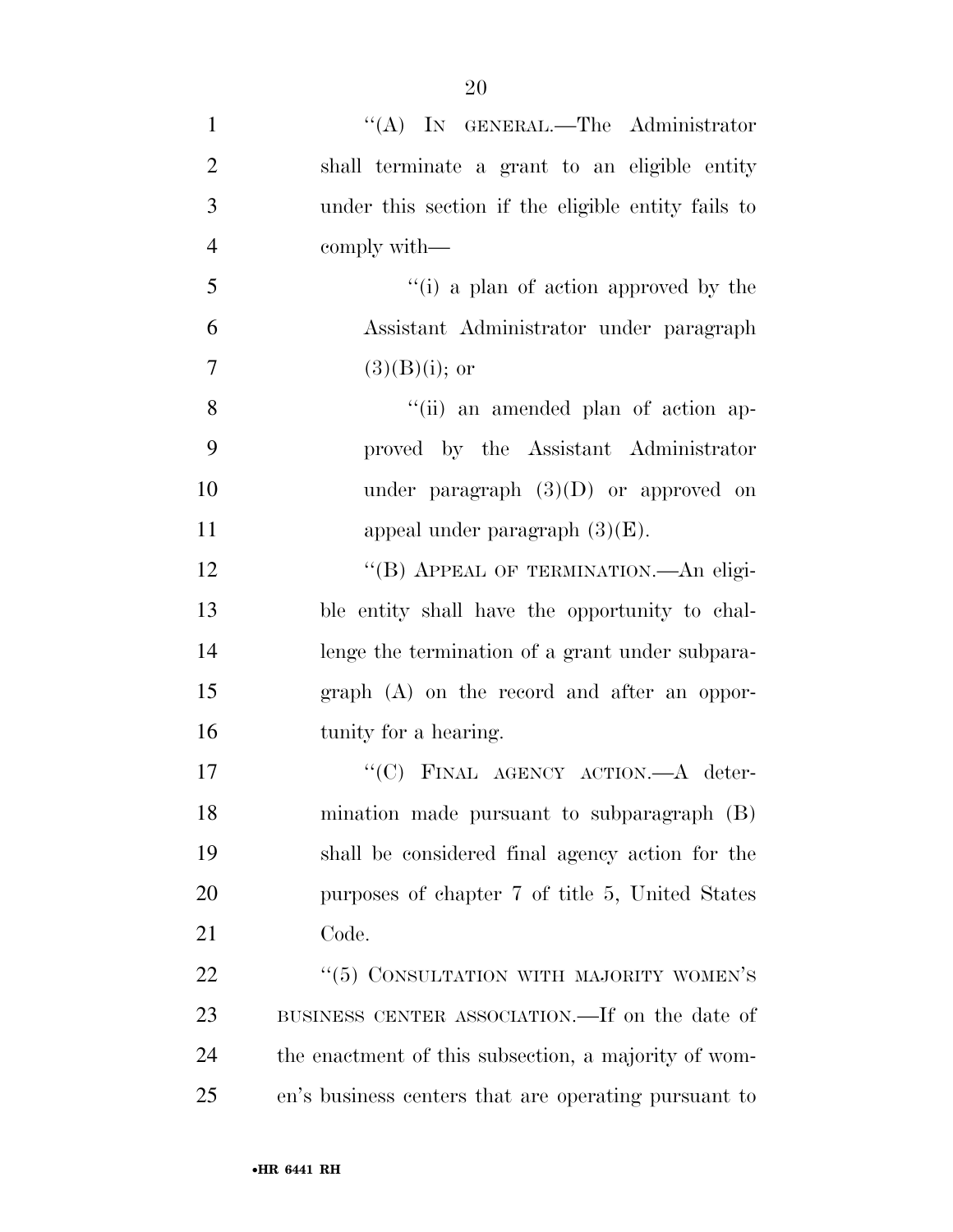| $\mathbf{1}$   | agreements with the Administration are members of  |
|----------------|----------------------------------------------------|
| $\overline{2}$ | an individual Women's Business Center Association, |
| 3              | the Administrator shall—                           |
| $\overline{4}$ | $\cdot$ (A) recognize the existence and activities |
| 5              | of such Association; and                           |
| 6              | $\lq\lq$ consult with the Association on, and      |
| 7              | negotiate with the Association in the develop-     |
| 8              | ment of documents with respect to-                 |
| 9              | "(i) announcing the annual scope of                |
| 10             | activities pursuant to this section;               |
| 11             | "(ii) requesting proposals to deliver              |
| 12             | assistance as provided in this section; and        |
| 13             | "(iii) governing the general operations            |
| 14             | and administration of women's business             |
| 15             | centers, specifically including the develop-       |
| 16             | ment of regulations and a uniform nego-            |
| 17             | tiated cooperative agreement for use on an         |
| 18             | annual basis when entering into individual         |
| 19             | cooperative agreements with women's busi-          |
| 20             | ness centers.                                      |
| 21             | $``(6)$ ENFORCEMENT.—                              |
| 22             | "(A) GRANTS.—The Assistant Adminis-                |
| 23             | trator shall develop policies and procedures to    |
| 24             | minimize the possibility of awarding a grant to    |
| 25             | an eligible entity that will operate a women's     |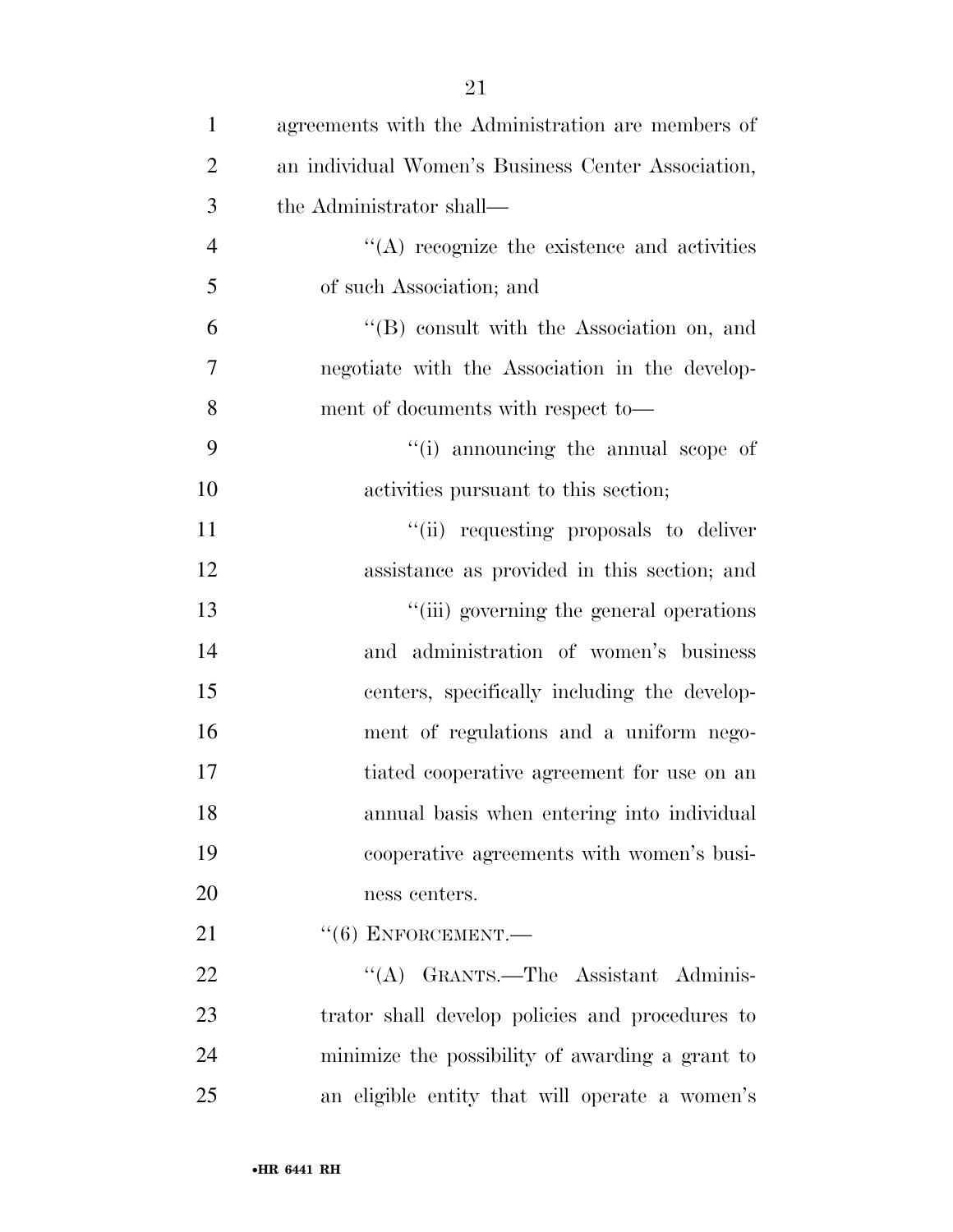| 1              | business center that likely will not remain in    |
|----------------|---------------------------------------------------|
| $\overline{2}$ | compliance with program and financial require-    |
| 3              | ments.                                            |
| $\overline{4}$ | "(B) INDIVIDUAL COOPERATIVE AGREE-                |
| 5              | MENTS.—The Assistant Administrator shall en-      |
| 6              | force the terms of any individual cooperative     |
| 7              | agreement described in paragraph $(5)(B)(iii)$ .  |
| 8              | "(g) PROGRAM EXAMINATION.—                        |
| 9              | "(1) IN GENERAL.—The Administration shall—        |
| 10             | "(A) develop and implement an annual              |
| 11             | programmatic and financial examination of         |
| 12             | each eligible entity receiving a grant under this |
| 13             | section, under which each such eligible entity    |
| 14             | shall provide to the Administration—              |
| 15             | "(i) an itemized cost breakdown of ac-            |
| 16             | tual expenditures for costs incurred during       |
| 17             | the preceding year; and                           |
| 18             | "(ii) documentation regarding the                 |
| 19             | amount of matching assistance from non-           |
| 20             | Federal sources obtained and expended by          |
| 21             | the eligible entity during the preceding          |
| 22             | year in order to meet the requirements of         |
| 23             | subsection (e) and, with respect to any in-       |
| 24             | kind contributions described in subsection        |
| 25             | $(e)(2)$ that were used to satisfy the re-        |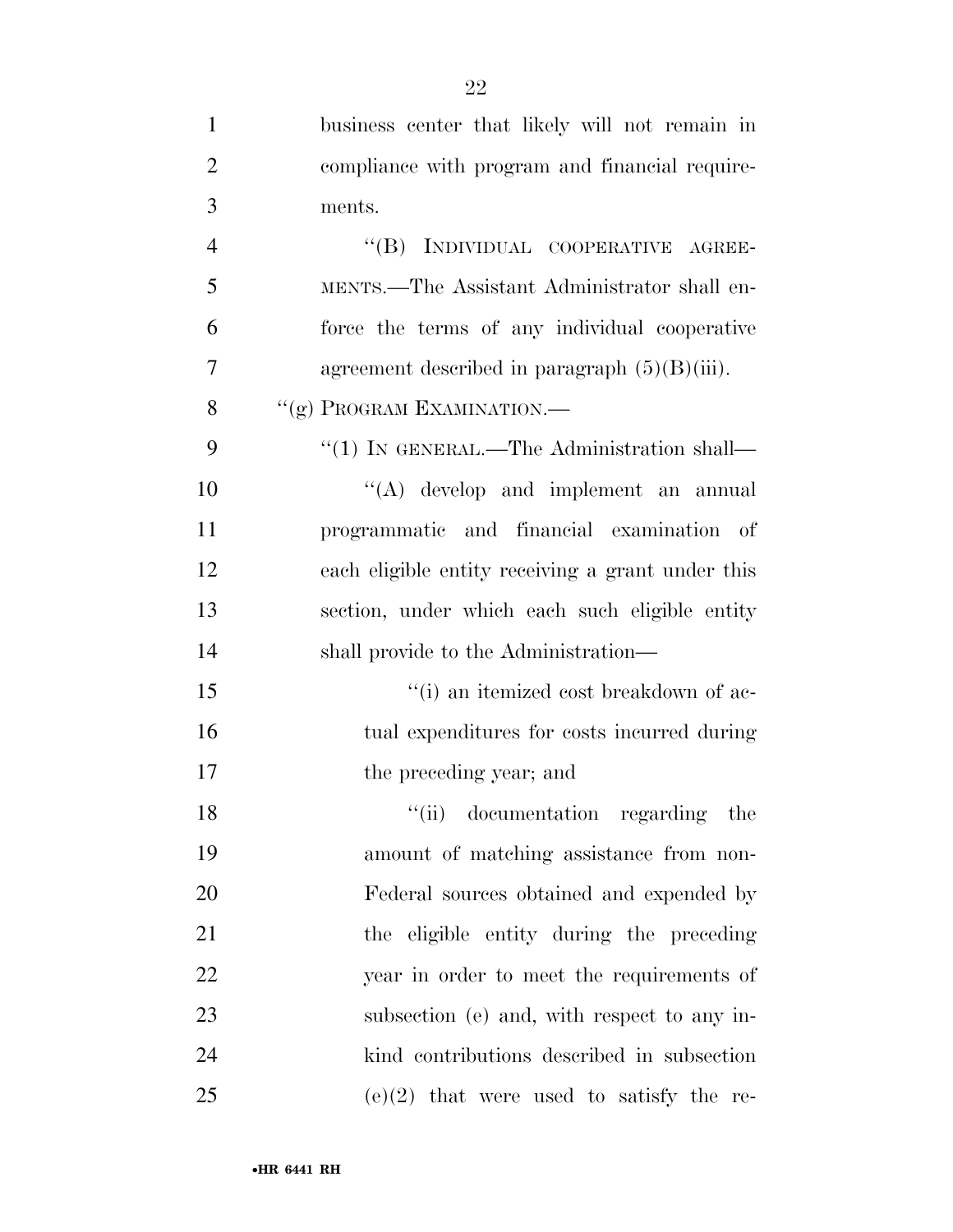| $\mathbf{1}$   | quirements of subsection (e), verification of     |
|----------------|---------------------------------------------------|
| $\overline{2}$ | the existence and valuation of those con-         |
| 3              | tributions; and                                   |
| $\overline{4}$ | $\lq\lq$ (B) analyze the results of each such ex- |
| 5              | amination and, based on that analysis, make a     |
| 6              | determination regarding the programmatic and      |
| 7              | financial viability of each women's business cen- |
| 8              | ter operated by the eligible entity.              |
| 9              | "(2) CONDITIONS FOR CONTINUED FUNDING.—           |
| 10             | In determining whether to award a continuation    |
| 11             | grant to an eligible entity, the Administrator—   |
| 12             | $\lq\lq$ shall consider the results of the most   |
| 13             | recent examination of the eligible entity under   |
| 14             | paragraph $(1)$ ;                                 |
| 15             | $\lq\lq$ (B) shall determine if—                  |
| 16             | "(i) the eligible entity has failed to            |
| 17             | provide, or provided inadequate, informa-         |
| 18             | tion under paragraph $(1)(A)$ ; or                |
| 19             | "(ii) the eligible entity has failed to           |
| 20             | provide any information required to be pro-       |
| 21             | vided by a women's business center for            |
| 22             | purposes of the management report under           |
| 23             | subsection $(m)(1)$ , or the information pro-     |
| 24             | vided by the center is inadequate; and            |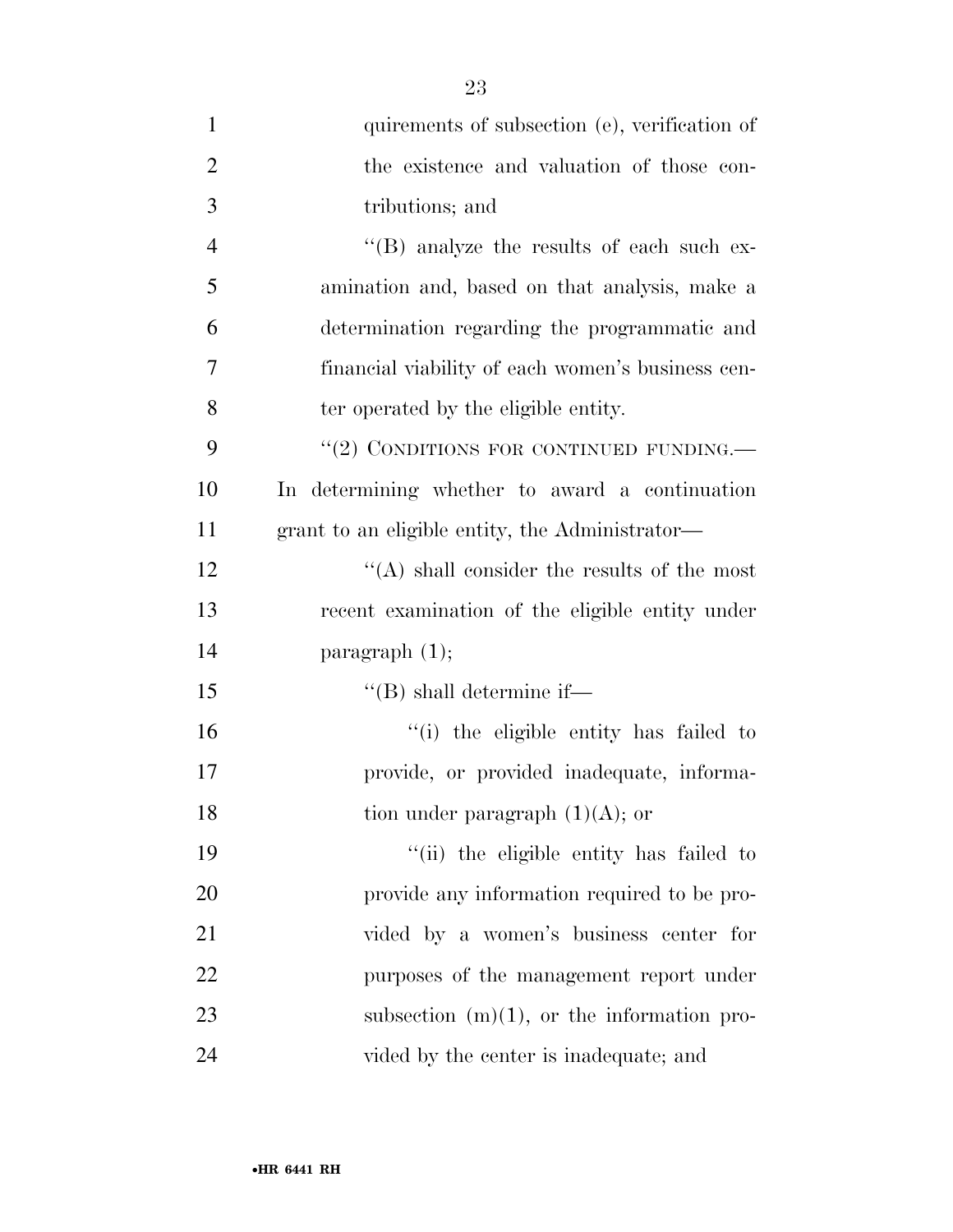1  $\cdot$  (C) shall consider the accreditation status 2 as described in subsection  $(k)(4)$ .

 ''(3) ADDITIONAL OVERSIGHT.—The Assistant Administrator shall work with the Women's Busi- ness Center Association recognized under subsection (f)(5) (as applicable) to develop, implement, and maintain policies and procedures for conducting fi- nancial examinations under this subsection and to maintain internal controls that ensure that such fi-nancial examinations are conducted properly.

 ''(h) NOTICE AND COMMENT REQUIRED.—The Ad- ministrator may only make a change to the standards by which an eligible entity obtains or maintains grants under this section, the standards for accreditation, or any other requirement for the operation of a women's business cen- ter if the Administrator first provides notice and the op- portunity for public comment, as set forth in section 553(b) of title 5, United States Code, without regard to any exceptions provided for under such section.

20 <sup>"</sup>(i) CONTRACT AUTHORITY.—

21 "(1) ELIGIBLE ENTITY.—An eligible entity that receives a grant under this section may enter into a contract with a Federal department or agency to provide specific assistance to small business concerns owned and controlled by women and other under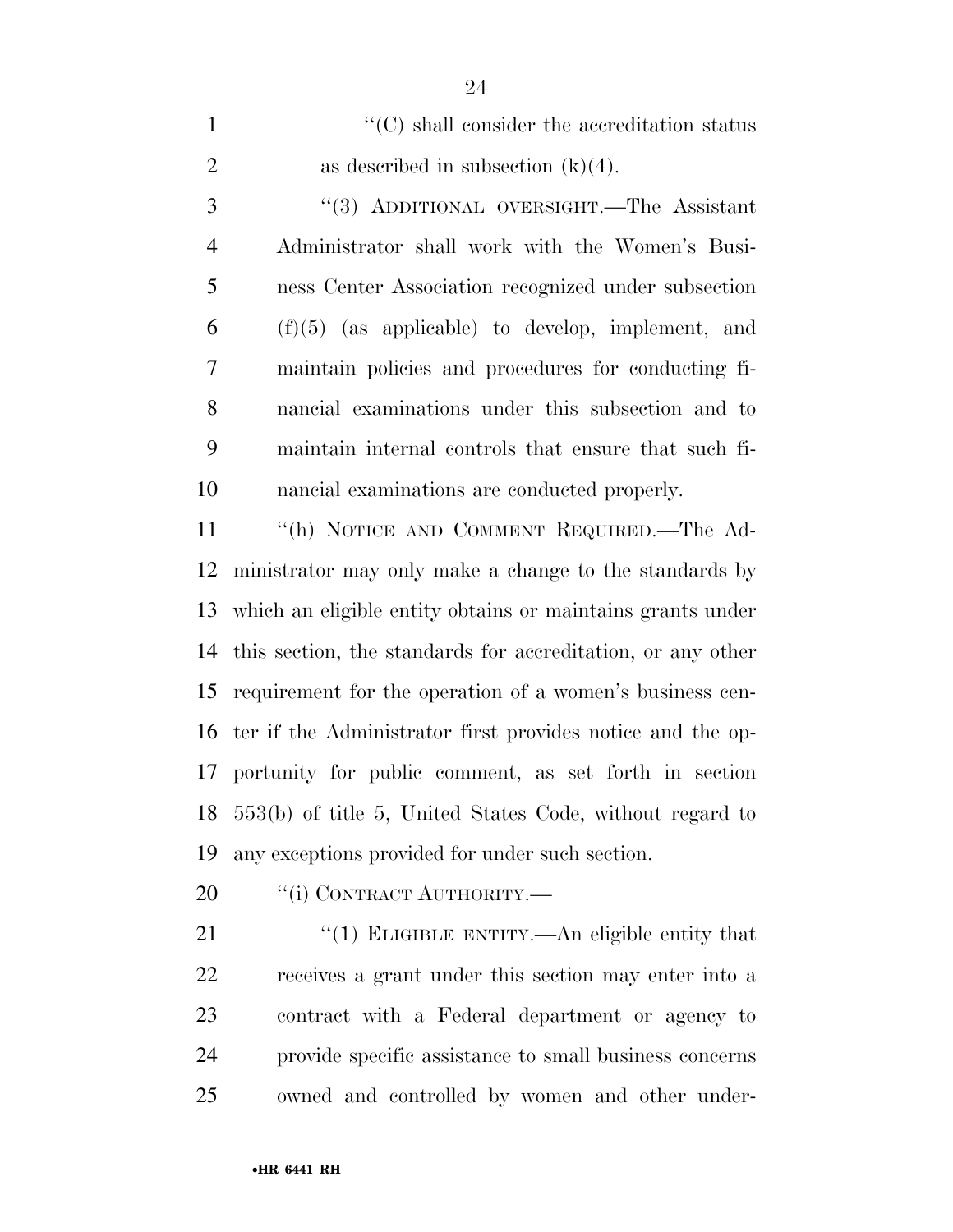served small business concerns, if performance of such a contract does not hinder the ability of the eli- gible entity to carry out the terms of a grant re-ceived under this section.

5 "(2) ADMINISTRATOR.—The authority of the Administrator to enter into contracts shall be in ef- fect for each fiscal year only to the extent and in the amounts as are provided in advance in appropria- tions Acts. After the Administrator has entered into a contract, either as a grant or a cooperative agree- ment, with any applicant under this section, the Ad- ministrator shall not suspend, terminate, or fail to renew or extend any such contract unless the Ad- ministrator provides the applicant with written noti- fication setting forth the reasons therefore and af- fords the applicant an opportunity for a hearing, ap- peal, or other administrative proceeding under chap-18 ter 5 of title 5, United States Code.

19 "(j) PRIVACY REQUIREMENTS.—

20 "(1) IN GENERAL.—A women's business center may not disclose the name, address, or telephone number of any individual or small business concern receiving assistance under this section without the consent of such individual or small business concern, unless—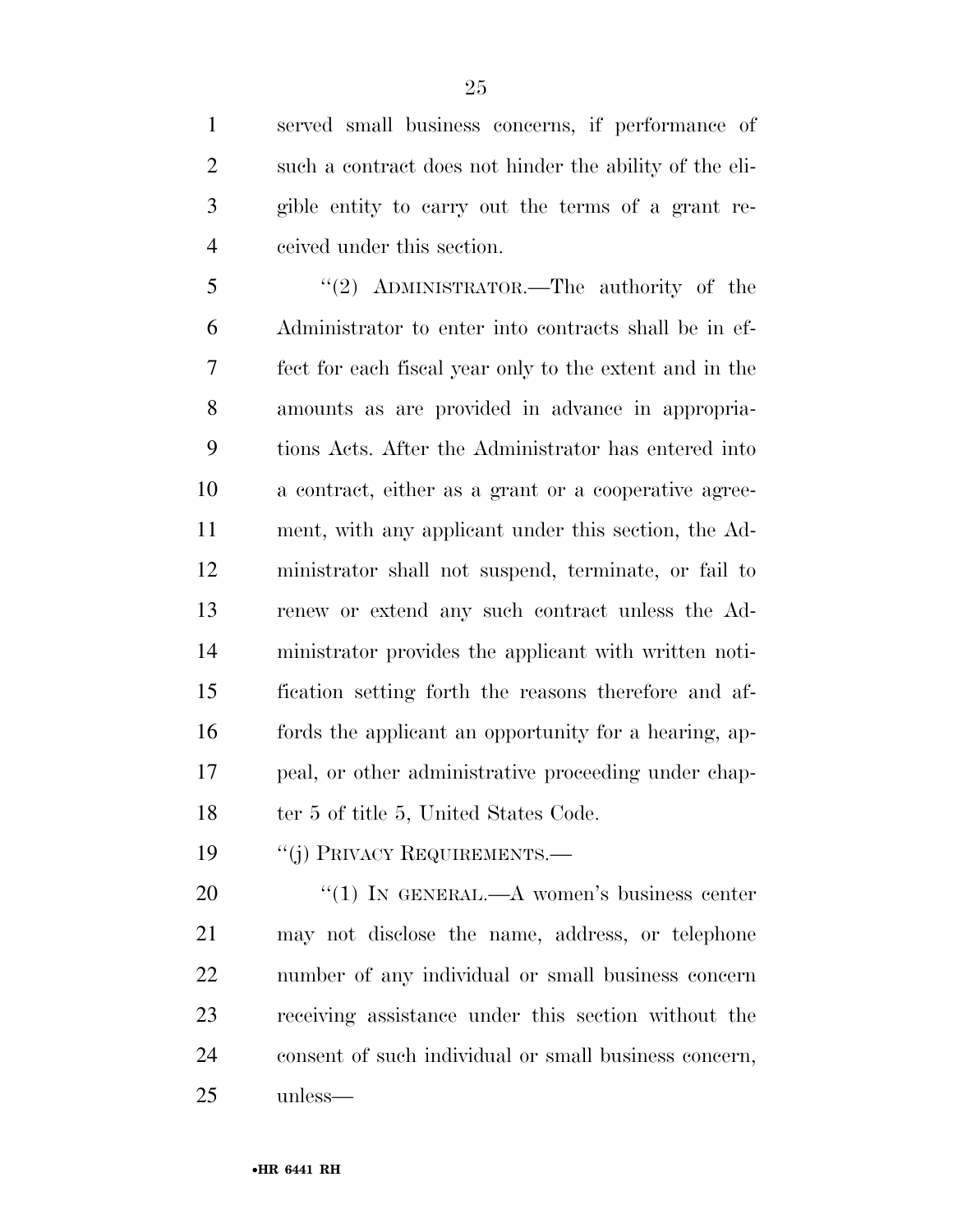| $\mathbf{1}$   | $\lq\lq$ the Administrator orders such disclo-       |
|----------------|------------------------------------------------------|
| $\overline{2}$ | sure after the Administrator is ordered to make      |
| 3              | such a disclosure by a court in any civil or         |
| $\overline{4}$ | criminal enforcement action initiated by a Fed-      |
| 5              | eral or State agency; or                             |
| 6              | $\lq\lq$ the Administrator considers such a          |
| $\overline{7}$ | disclosure to be necessary for the purpose of        |
| 8              | conducting a financial audit of a women's busi-      |
| 9              | ness center, except that such a disclosure shall     |
| 10             | be limited to the information necessary for such     |
| 11             | audit.                                               |
| 12             | $``(2)$ ADMINISTRATION USE OF INFORMATION.—          |
| 13             | This subsection shall not—                           |
| 14             | $\lq\lq$ restrict Administration access to           |
| 15             | women's business center data; or                     |
| 16             | $\lq\lq(B)$ prevent the Administration from          |
| 17             | using information about individuals who use          |
| 18             | women's business centers to conduct surveys of       |
| 19             | such individuals.                                    |
| 20             | "(3) REGULATIONS.—The Administrator shall            |
| 21             | issue regulations to establish standards for disclo- |
| 22             | sures for purposes of a financial audit described    |
| 23             | under paragraph $(1)(B)$ .                           |
|                |                                                      |

24 ''(k) OFFICE OF WOMEN'S BUSINESS OWNERSHIP.—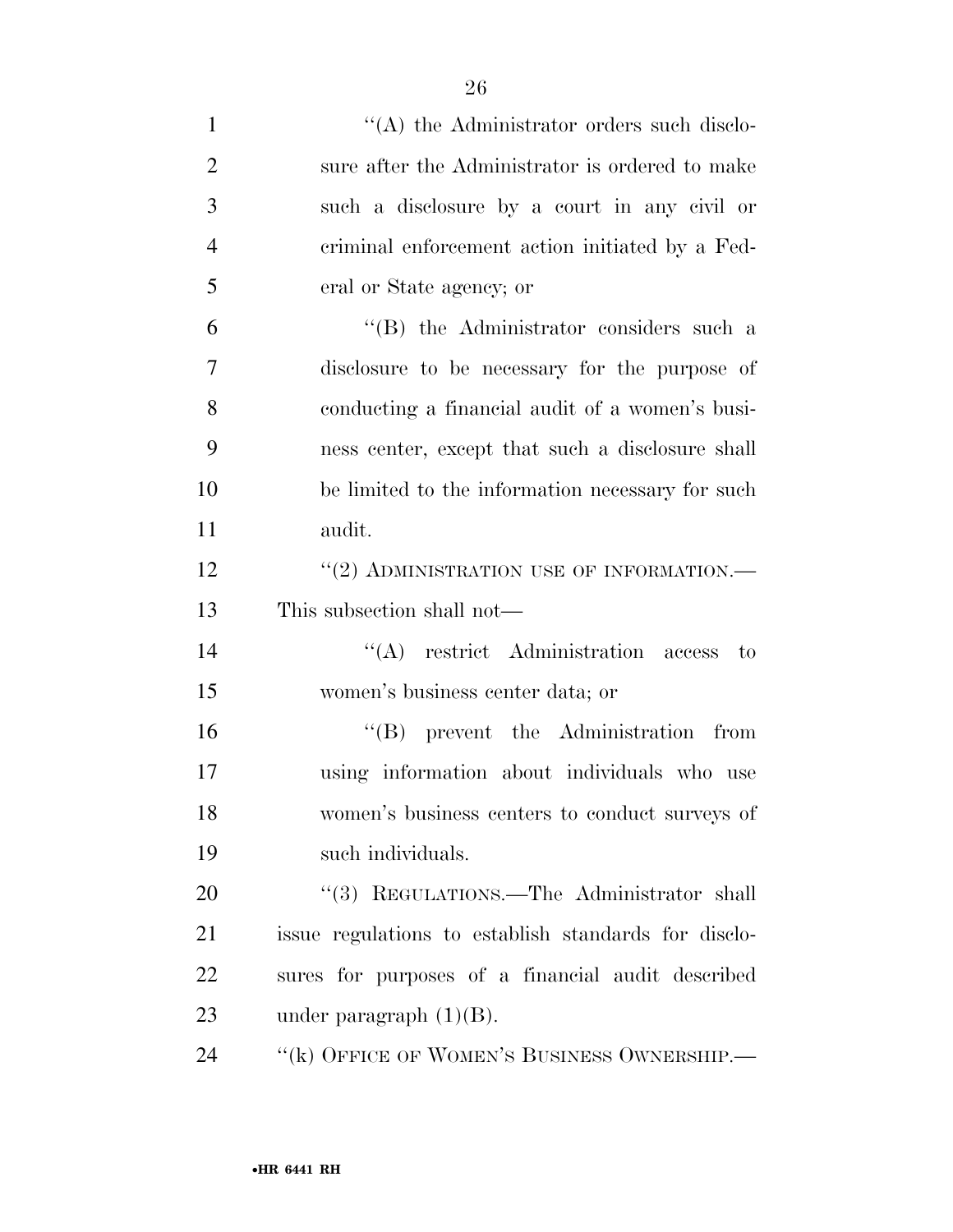| $\mathbf{1}$   | " $(1)$ ESTABLISHMENT.—There is established          |
|----------------|------------------------------------------------------|
| $\overline{2}$ | within the Administration an Office of Women's       |
| 3              | Business Ownership, which shall be responsible for   |
| $\overline{4}$ | the administration of the Administration's programs  |
| 5              | for the development of women's business enterprises  |
| 6              | (as defined in section 408 of the Women's Business   |
| 7              | Ownership Act of 1988). The Office of Women's        |
| 8              | Business Ownership shall be administered by an As-   |
| 9              | sistant Administrator, who shall be appointed by the |
| 10             | Administrator.                                       |
| 11             | $``(2)$ ASSISTANT ADMINISTRATOR OF THE OF-           |
| 12             | FICE OF WOMEN'S BUSINESS OWNERSHIP.                  |
| 13             | "(A) QUALIFICATION.—The position of As-              |
| 14             | sistant Administrator shall be a Senior Execu-       |
| 15             | tive Service position under section $3132(a)(2)$     |
| 16             | of title 5, United States Code. The Assistant        |
| 17             | Administrator shall serve as a noncareer ap-         |
| 18             | pointee (as defined in section $3132(a)(7)$ of       |
| 19             | that title).                                         |
| 20             | "(B) DUTIES.—The Assistant Adminis-                  |
| 21             | trator shall administer the programs and serv-       |
| 22             | ices of the Office of Women's Business Owner-        |
| 23             | ship and perform the following functions:            |
| 24             | "(i) Recommend the annual adminis-                   |
| 25             | trative and program budgets of the Office            |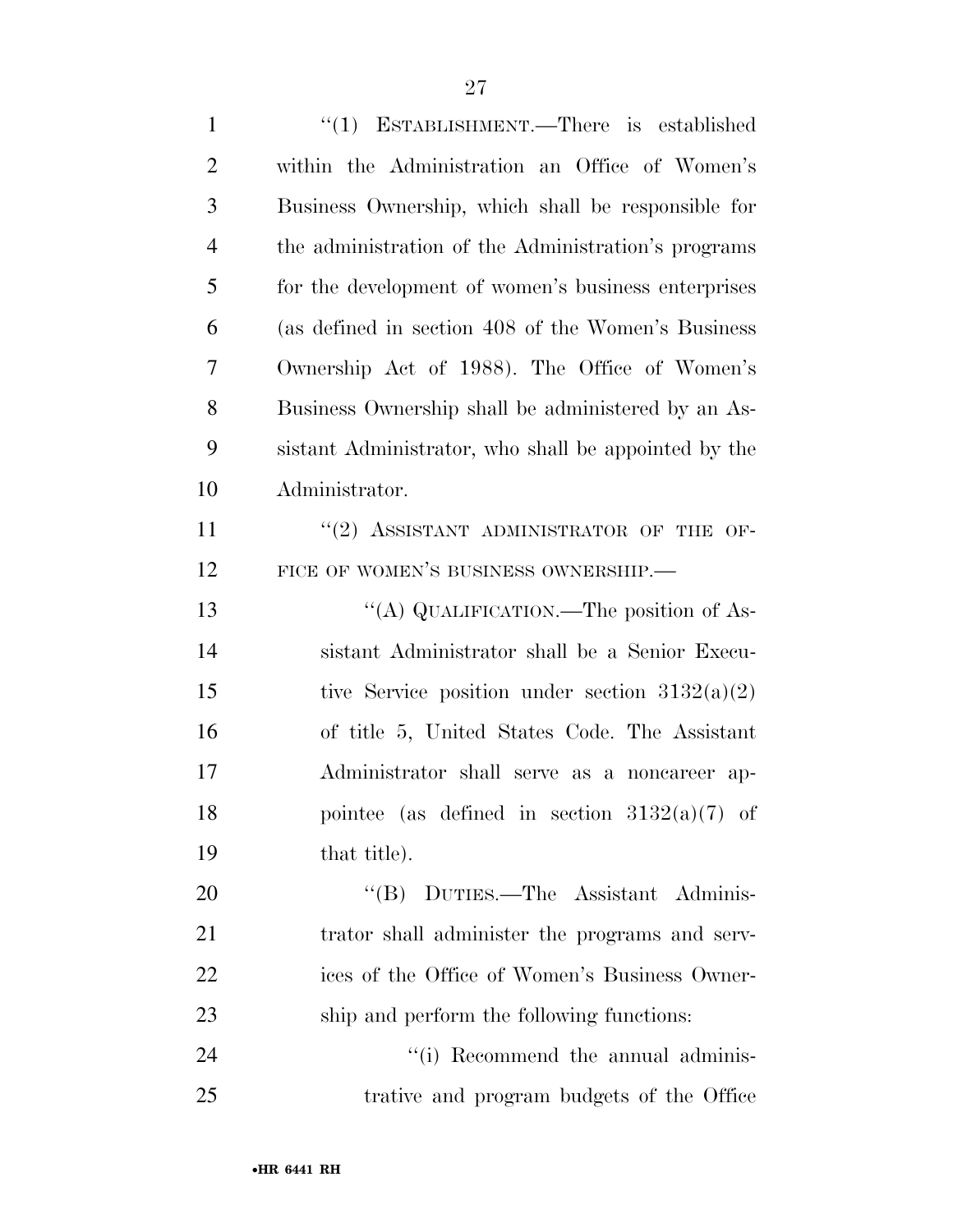- and eligible entities receiving a grant under the Women's Business Center Pro- gram. 4 ''(ii) Review the annual budgets sub- mitted by each eligible entity receiving a grant under the Women's Business Center Program. 8 ''(iii) Collaborate with other Federal departments and agencies, State and local governments, not-for-profit organizations, and for-profit organizations to maximize utilization of taxpayer dollars and reduce (or eliminate) any duplication among the programs overseen by the Office of Wom- en's Business Ownership and those of other entities that provide similar services to women entrepreneurs. 18 ''(iv) Maintain a clearinghouse to pro- vide for the dissemination and exchange of information between women's business cen-21 ters.  $\mathcal{L}(v)$  Serve as the vice chairperson of the Interagency Committee on Women's Business Enterprise and as the liaison for
- the National Women's Business Council.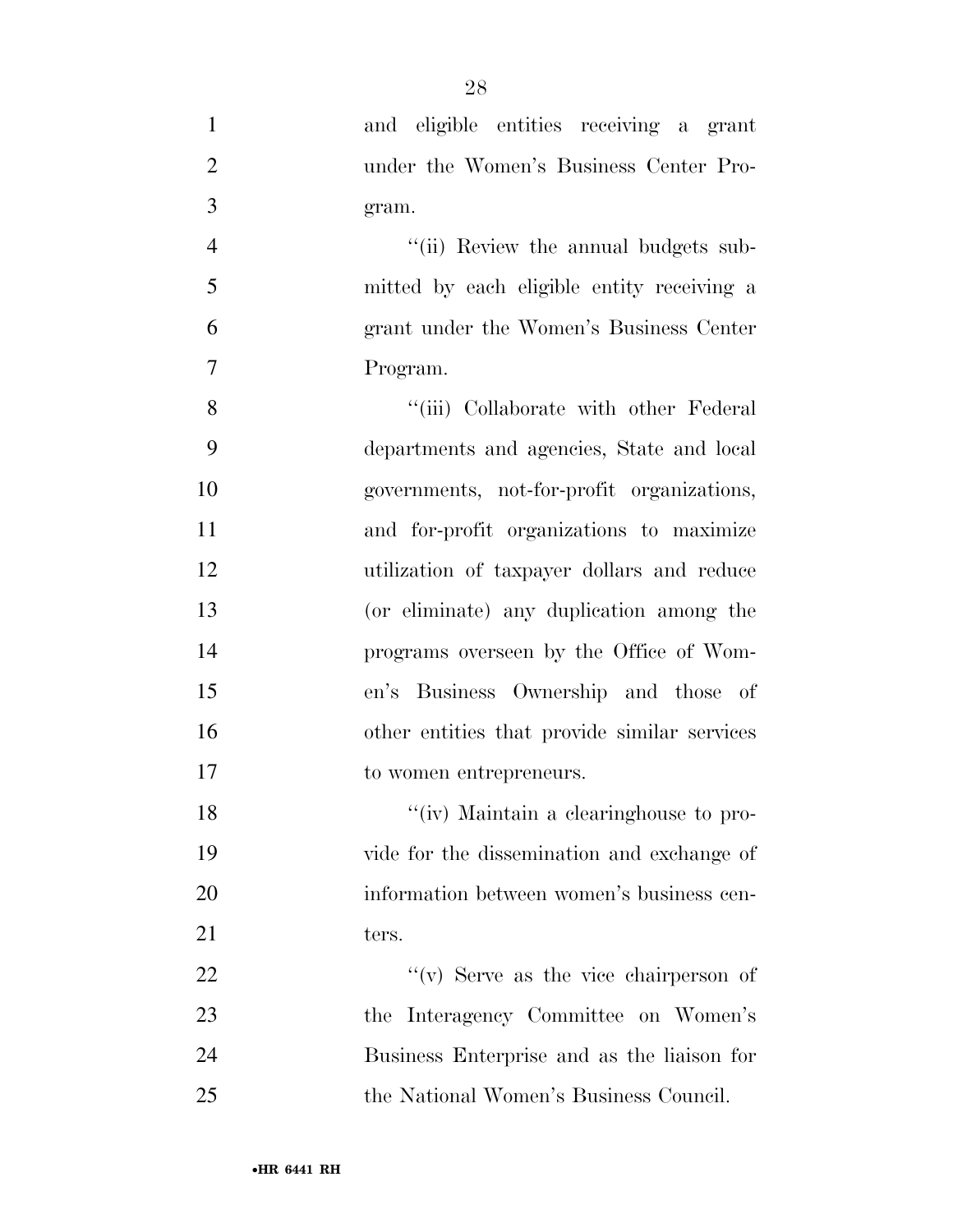| $\mathbf{1}$   | $\lq(3)$ MISSION.—The mission of the Office of       |
|----------------|------------------------------------------------------|
| $\overline{2}$ | Women's Business Ownership shall be to assist        |
| 3              | women entrepreneurs to start, grow, and compete in   |
| $\overline{4}$ | global markets by providing quality support with ac- |
| 5              | cess to capital, access to markets, job creation,    |
| 6              | growth, and counseling by—                           |
| 7              | "(A) fostering participation of women en-            |
| 8              | trepreneurs in the economy by overseeing a net-      |
| 9              | work of women's business centers throughout          |
| 10             | States and territories;                              |
| 11             | "(B) creating public-private partnerships            |
| 12             | to support women entrepreneurs and conduct           |
| 13             | outreach and education to small business con-        |
| 14             | cerns owned and controlled by women; and             |
| 15             | "(C) working with other programs of the              |
| 16             | Administrator to-                                    |
| 17             | ``(i)<br>well-rep-<br>ensure<br>women<br>are         |
| 18             | resented in those programs and being                 |
| 19             | served by those programs; and                        |
| 20             | "(ii) identify gaps where participation              |
| 21             | by women in those programs could be in-              |
| 22             | creased.                                             |
| 23             | $\lq(4)$ ACCREDITATION PROGRAM.—                     |
| 24             | "(A) ESTABLISHMENT.—Not later than                   |
| 25             | 270 days after the date of enactment of this         |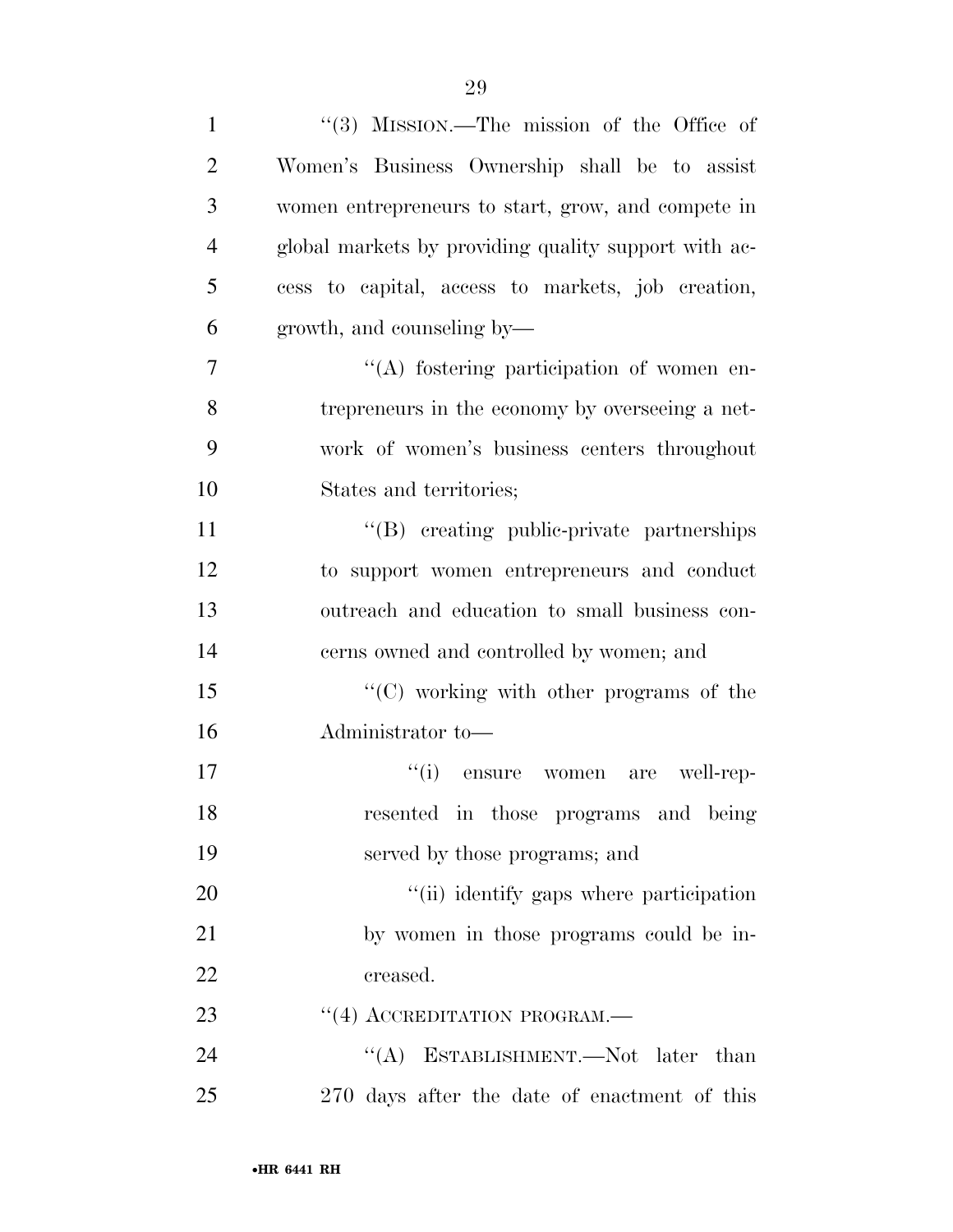| $\mathbf{1}$   | paragraph, the Administrator shall publish       |
|----------------|--------------------------------------------------|
| $\overline{2}$ | standards for a program to accredit eligible en- |
| 3              | tities that receive a grant under this section.  |
| $\overline{4}$ | "(B) PUBLIC COMMENT; TRANSITION.-                |
| 5              | Before publishing the standards under subpara-   |
| 6              | graph $(A)$ , the Administrator—                 |
| $\overline{7}$ | "(i) shall provide a period of not less          |
| 8              | than 60 days for public comment on such          |
| 9              | standards; and                                   |
| 10             | "(ii) may not terminate a grant under            |
| 11             | this section absent evidence of fraud or         |
| 12             | other criminal misconduct by the recipient.      |
| 13             | "(C) CONTRACTING AUTHORITY.—The Ad-              |
| 14             | ministrator may provide financial support, by    |
| 15             | contract or otherwise, to a Women's Business     |
| 16             | Center Association to provide assistance in es-  |

 ministrator may provide financial support, by contract or otherwise, to a Women's Business Center Association to provide assistance in es- tablishing the standards required under sub- paragraph (A) or for carrying out an accredita-tion program pursuant to such standards.

20 "(5) CONTINUATION GRANT CONSIDER-ATIONS.—

 $\text{``(A)}$  In GENERAL.—In determining wheth- er to award a continuation grant under this sec- tion, the Administrator shall consider the re-sults of the annual programmatic and financial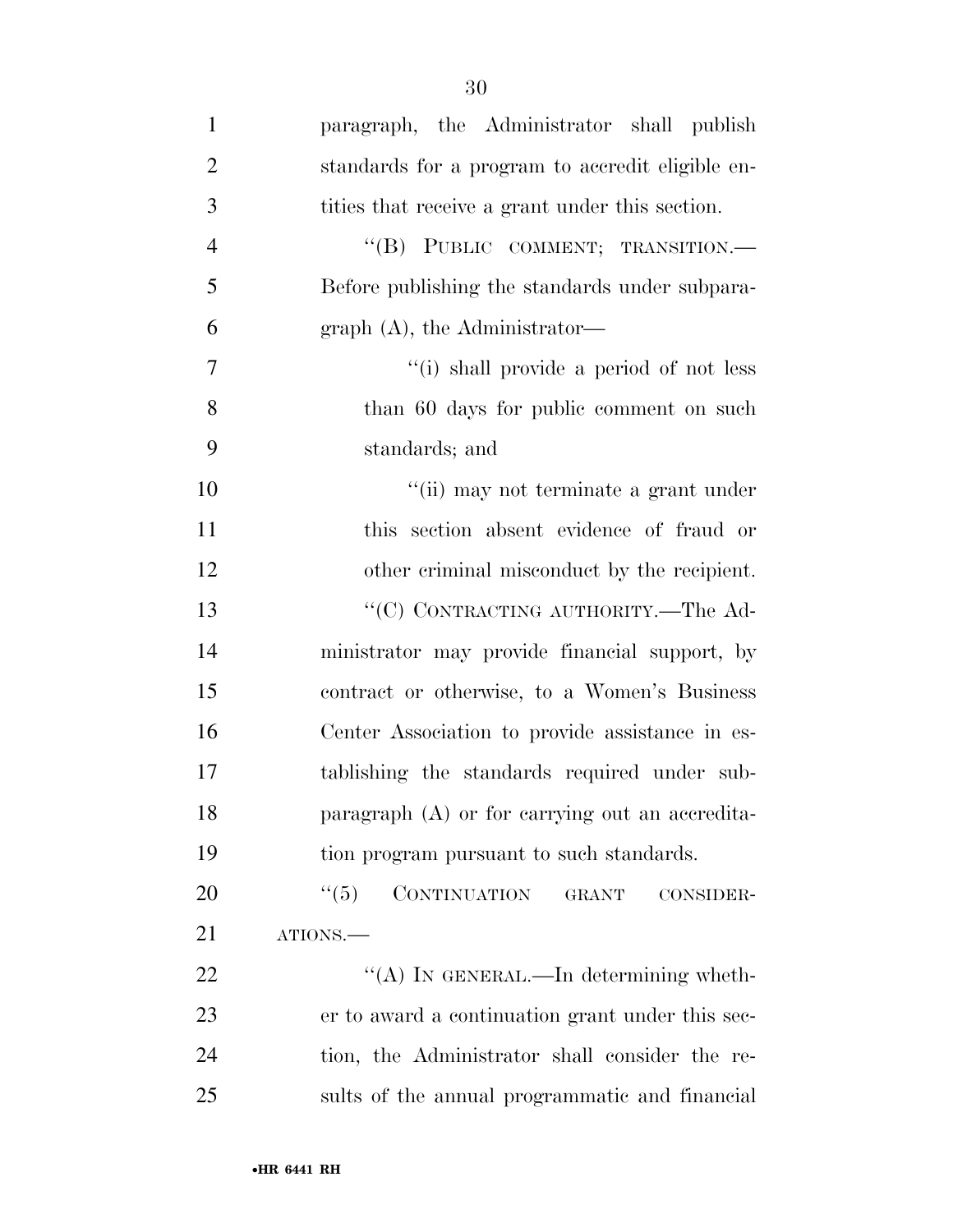examination conducted under subsection (g) and the accreditation program.

3 "(B) ACCREDITATION REQUIREMENT.— After the end of the 2-year period beginning on the date of enactment of this subsection, the Administration may not award a continuation grant under this section unless the applicable eligible entity has been approved under the ac- creditation program conducted pursuant to this subsection, except that the Assistant Adminis-11 trator for the Office of Women's Business Own- ership may waive such accreditation require- ment, in the discretion of the Assistant Admin- istrator, upon a showing that the eligible entity is making a good faith effort to obtain accredi-tation.

17 ''(6) ANNUAL CONFERENCE.—Each women's business center shall participate in annual profes- sional development at an annual conference facili-tated by a Women's Business Center Association.

21 "(1) NOTIFICATION REQUIREMENTS UNDER THE WOMEN'S BUSINESS CENTER PROGRAM.—The Adminis-trator shall provide the following:

24  $\frac{1}{2}$  (1) A public announcement of any opportunity to be awarded grants under this section, to include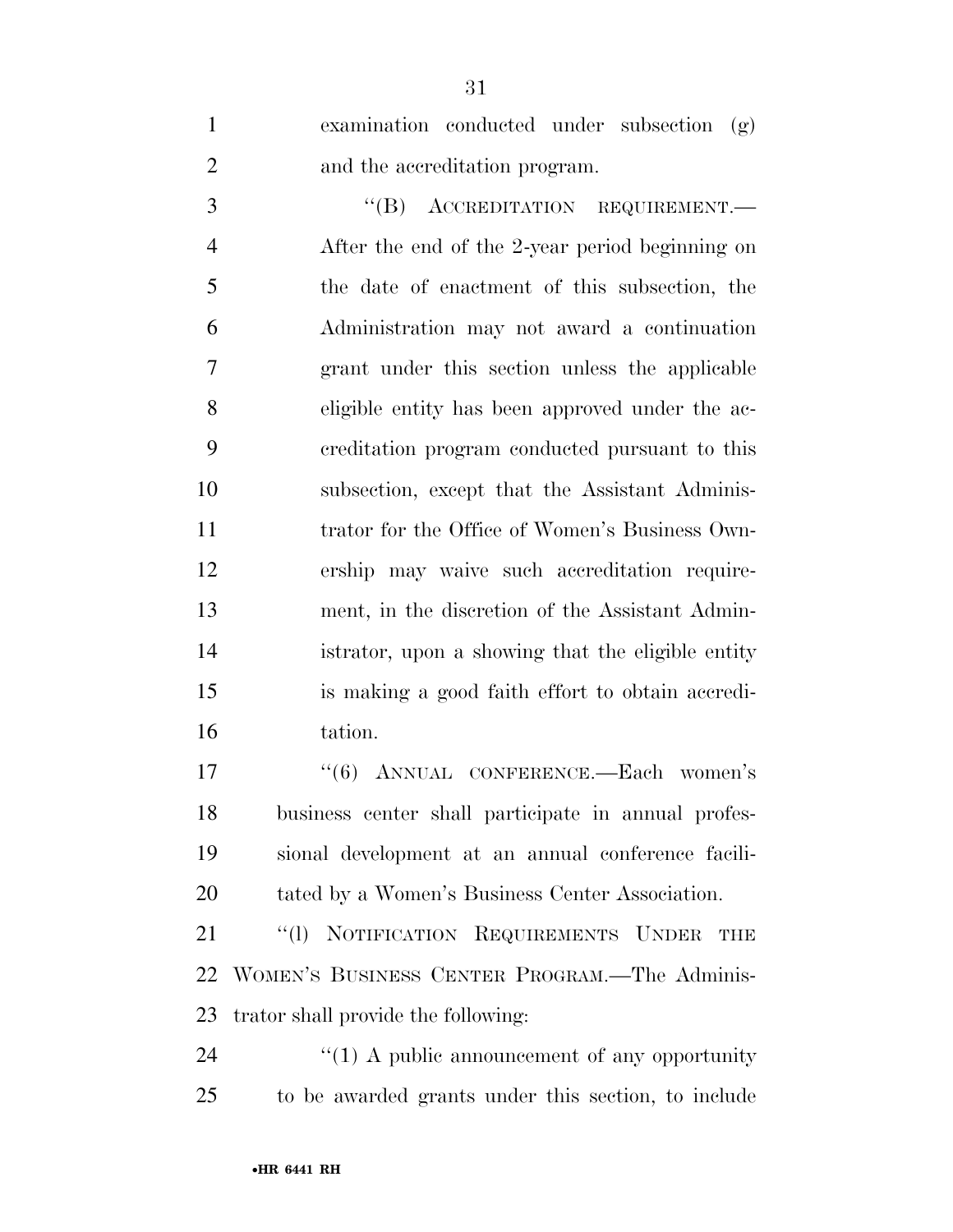| $\mathbf{1}$   | the selection criteria under subsection (d) and any             |
|----------------|-----------------------------------------------------------------|
| $\overline{c}$ | applicable regulations.                                         |
| 3              | "(2) To any applicant for a grant under this                    |
| $\overline{4}$ | section that failed to obtain such a grant, an oppor-           |
| 5              | tunity to debrief with the Administrator to review              |
| 6              | the reasons for the applicant's failure.                        |
| 7              | $\cdot\cdot$ (3) To an eligible entity that receives an initial |
| 8              | grant under this section, if a site visit or review of          |
| 9              | the eligible entity is carried out by an officer or em-         |
| 10             | ployee of the Administration (other than the Inspec-            |
| 11             | tor General), a copy of the site visit report or eval-          |
| 12             | uation, as applicable, within 30 calendar days of the           |
| 13             | completion of such visit or evaluation.                         |
| 14             | "(m) ANNUAL MANAGEMENT REPORT.—                                 |
| 15             | "(1) IN GENERAL.—The Administrator shall                        |
| 16             | prepare and submit to the Committee on Small                    |
| 17             | Business of the House of Representatives and the                |
| 18             | Committee on Small Business and Entrepreneurship                |
| 19             | of the Senate an annual report on the effectiveness             |
| 20             | of women's business centers operated through a                  |
| 21             | grant awarded under this section.                               |
| 22             | "(2) CONTENTS.—Each report submitted under                      |
| 23             | paragraph $(1)$ shall include—                                  |
| 24             | "(A) information concerning, with respect                       |
| 25             | to each women's business center established                     |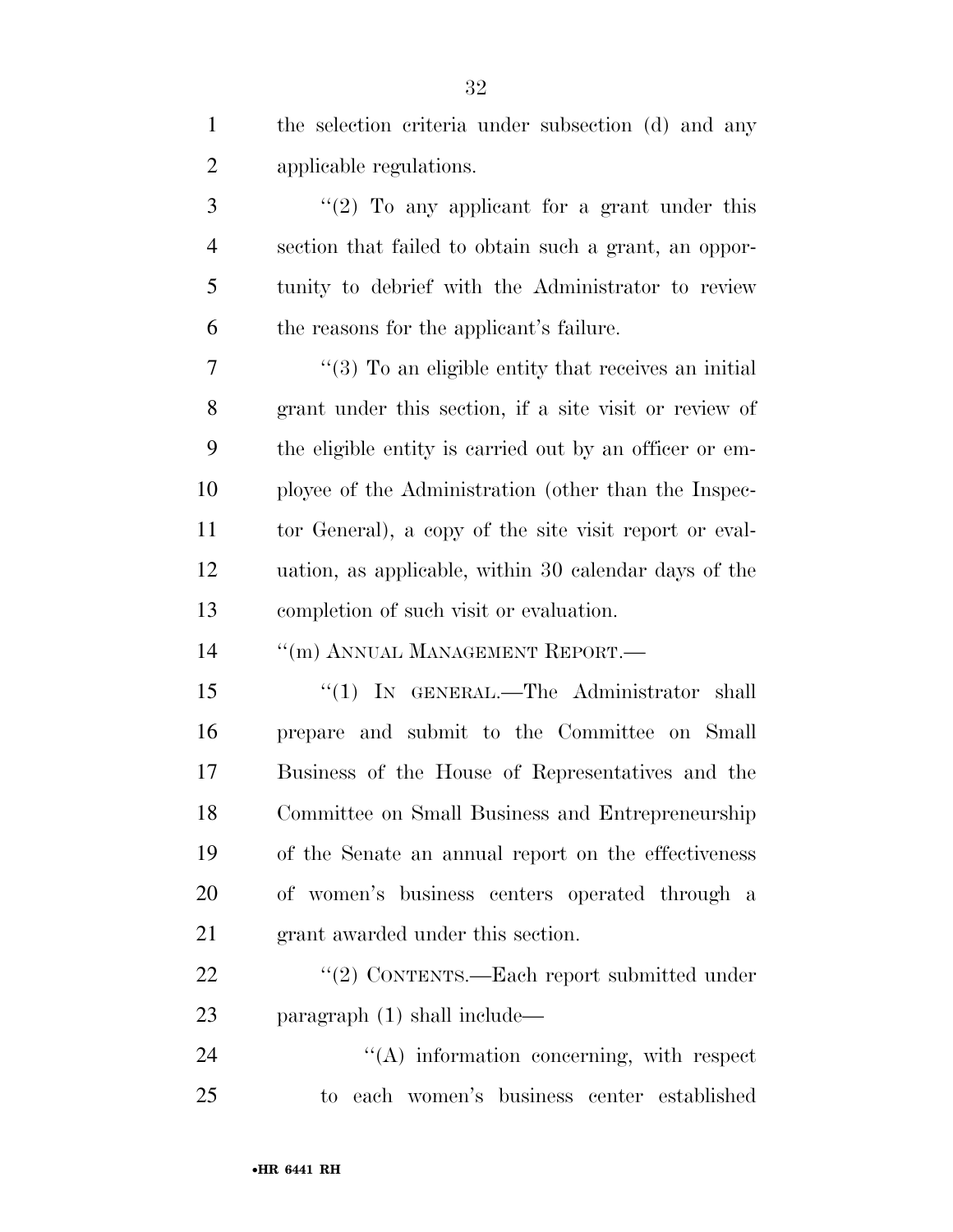| $\mathbf{1}$   | pursuant to a grant awarded under this section,    |
|----------------|----------------------------------------------------|
| $\overline{2}$ | the most recent analysis of the annual pro-        |
| 3              | grammatic and financial examination of the ap-     |
| $\overline{4}$ | plicable eligible entity, as required under sub-   |
| 5              | section $(g)(1)(B)$ , and the subsequent deter-    |
| 6              | mination made by the Administration under          |
| $\overline{7}$ | that subsection;                                   |
| 8              | $\lq\lq$ the number of persons counseled and       |
| 9              | trained through the Women's Business Center        |
| 10             | Program;                                           |
| 11             | "(C) the total number of hours of coun-            |
| 12             | seling and training through the Program;           |
| 13             | "(D) the demographics of Program partici-          |
| 14             | pants to include gender, race, and age of each     |
| 15             | such participant;                                  |
| 16             | "(E) the number of Program participants            |
| 17             | who are veterans;                                  |
| 18             | $\lq\lq (F)$ the number of new businesses started  |
| 19             | by participants in the Program;                    |
| 20             | $\lq\lq(G)$ to the extent practicable, the number  |
| 21             | of jobs supported, created or retained with as-    |
| 22             | sistance from women's business centers;            |
| 23             | $\lq\lq (H)$ the amount of capital secured by par- |
| 24             | ticipants in the Program, including through        |
| 25             | loans and equity investment;                       |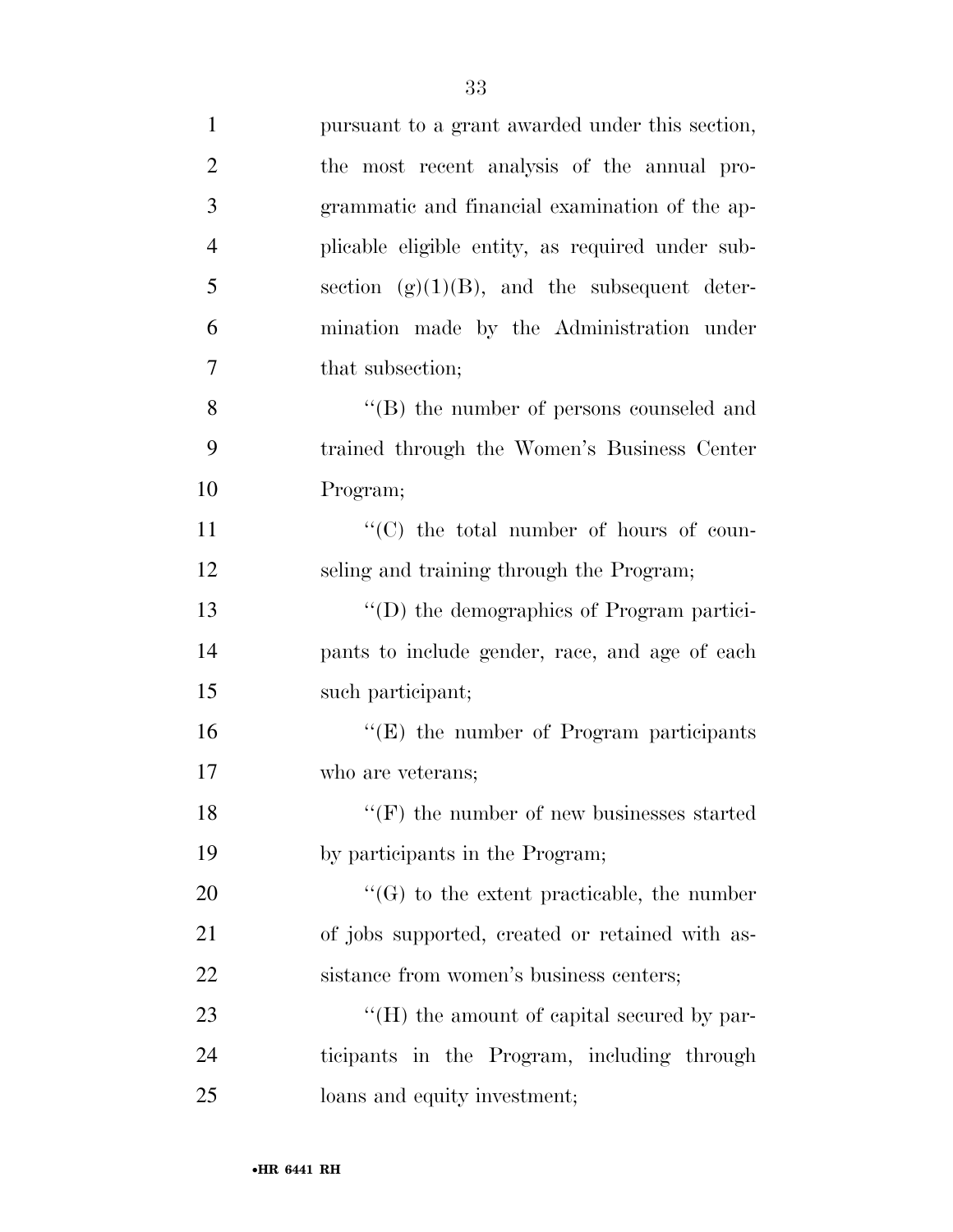| 1              | $\lq\lq$ (I) the number of participants in the Pro-      |
|----------------|----------------------------------------------------------|
| $\overline{2}$ | gram receiving financial assistance, including           |
| 3              | the type and dollar amount, under the loan pro-          |
| $\overline{4}$ | grams of the Administration;                             |
| 5              | $\lq\lq(J)$ an estimate of gross receipts, includ-       |
| 6              | ing to the extent practicable a description of           |
| 7              | any change in revenue of small business con-             |
| 8              | cerns assisted through the Program;                      |
| 9              | $\lq\lq$ (K) to the maximum extent practicable,          |
| 10             | increases or decreases in revenues for the as-           |
| 11             | sisted small business concerns;                          |
| 12             | $\lq\lq$ . The number of referrals made to other         |
| 13             | resources and programs of the Administration;            |
| 14             | $\lq\lq$ (M) the results of satisfaction surveys of      |
| 15             | participants, including a summary of any com-            |
| 16             | ments received from such participants; and               |
| 17             | "(N) any recommendations by the Admin-                   |
| 18             | istrator to improve the delivery of services by          |
| 19             | women's business centers.                                |
| 20             | "(n) AUTHORIZATION OF APPROPRIATIONS.—                   |
| 21             | " $(1)$ IN GENERAL.—There are authorized to be           |
| 22             | appropriated to the Administration to carry out this     |
| 23             | section, to<br>remain<br>available<br>until<br>expended, |
| 24             | $$31,500,000$ for each of fiscal years $2022$ through    |
| 25             | 2025.                                                    |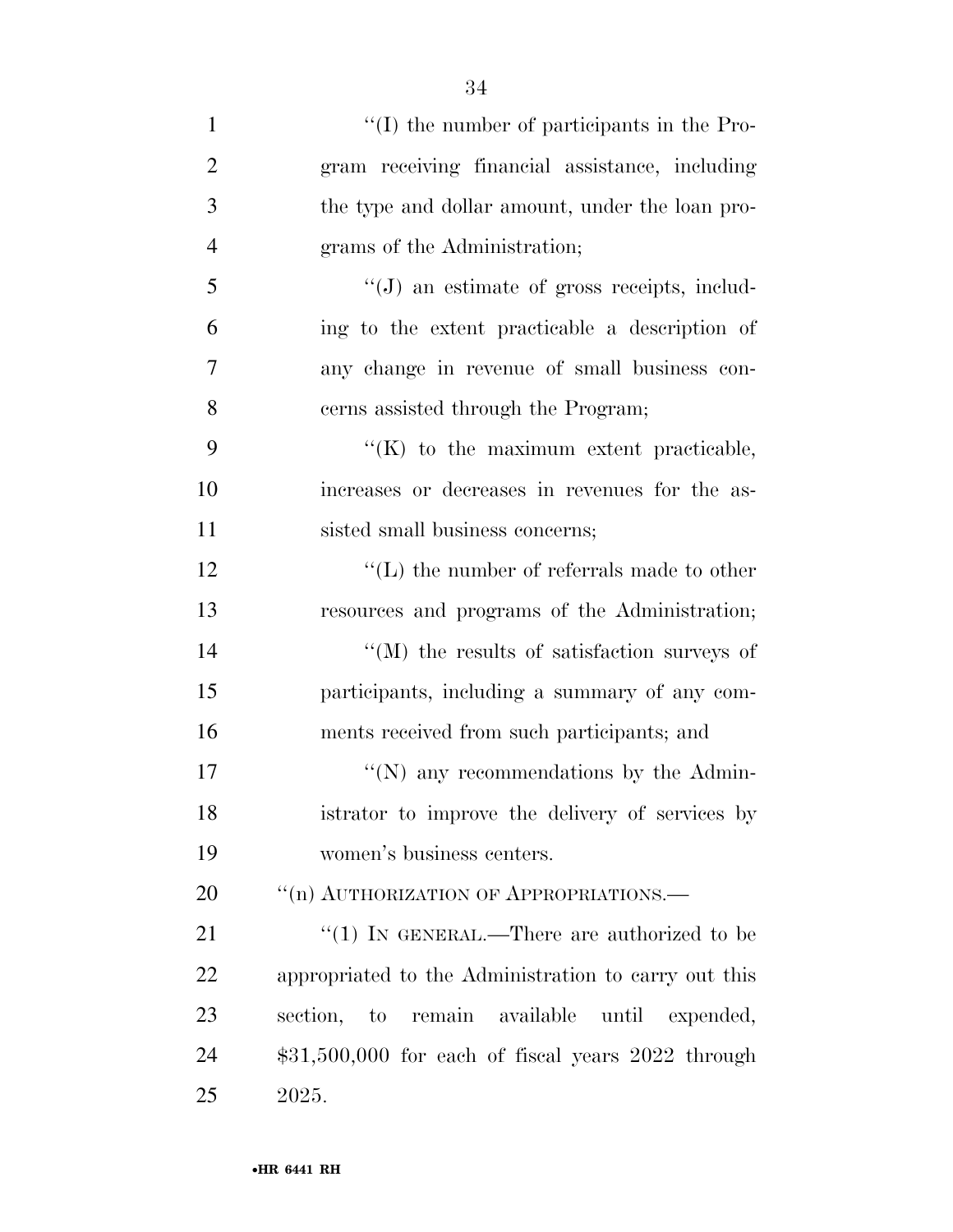|  |  | "(2) USE OF AMOUNTS.— |
|--|--|-----------------------|
|  |  |                       |

| $\overline{2}$ | "(A) IN GENERAL.—Except as provided in             |
|----------------|----------------------------------------------------|
| 3              | subparagraph (B), amounts made available           |
| $\overline{4}$ | under this subsection for fiscal year 2022, and    |
| 5              | each fiscal year thereafter, may only be used for  |
| 6              | grant awards and may not be used for costs in-     |
| $\overline{7}$ | curred by the Administration in connection with    |
| 8              | the management and administration of the pro-      |
| 9              | gram under this section.                           |
| 10             | "(B) EXCEPTIONS.—Of the amount made                |
| 11             | available under this subsection for a fiscal year, |
| 12             | the following amounts shall be available for       |
| 13             | costs incurred by the Administration in connec-    |
| 14             | tion with the management and administration        |
| 15             | of the program under this section:                 |
| 16             | "(i) For the first fiscal year beginning           |
| 17             | after the date of the enactment of this sub-       |
| 18             | paragraph, 2.65 percent.                           |
| 19             | "(ii) For the second fiscal year begin-            |
| 20             | ning after the date of the enactment of            |
| 21             | this subparagraph and each fiscal year             |
| 22             | thereafter through fiscal year $2025$ , $2.5$      |
| 23             | percent.                                           |
| 24             | (3)<br>EXPEDITED ACQUISITION.—Notwith-             |
| 25             | standing any other provision of law, the Adminis-  |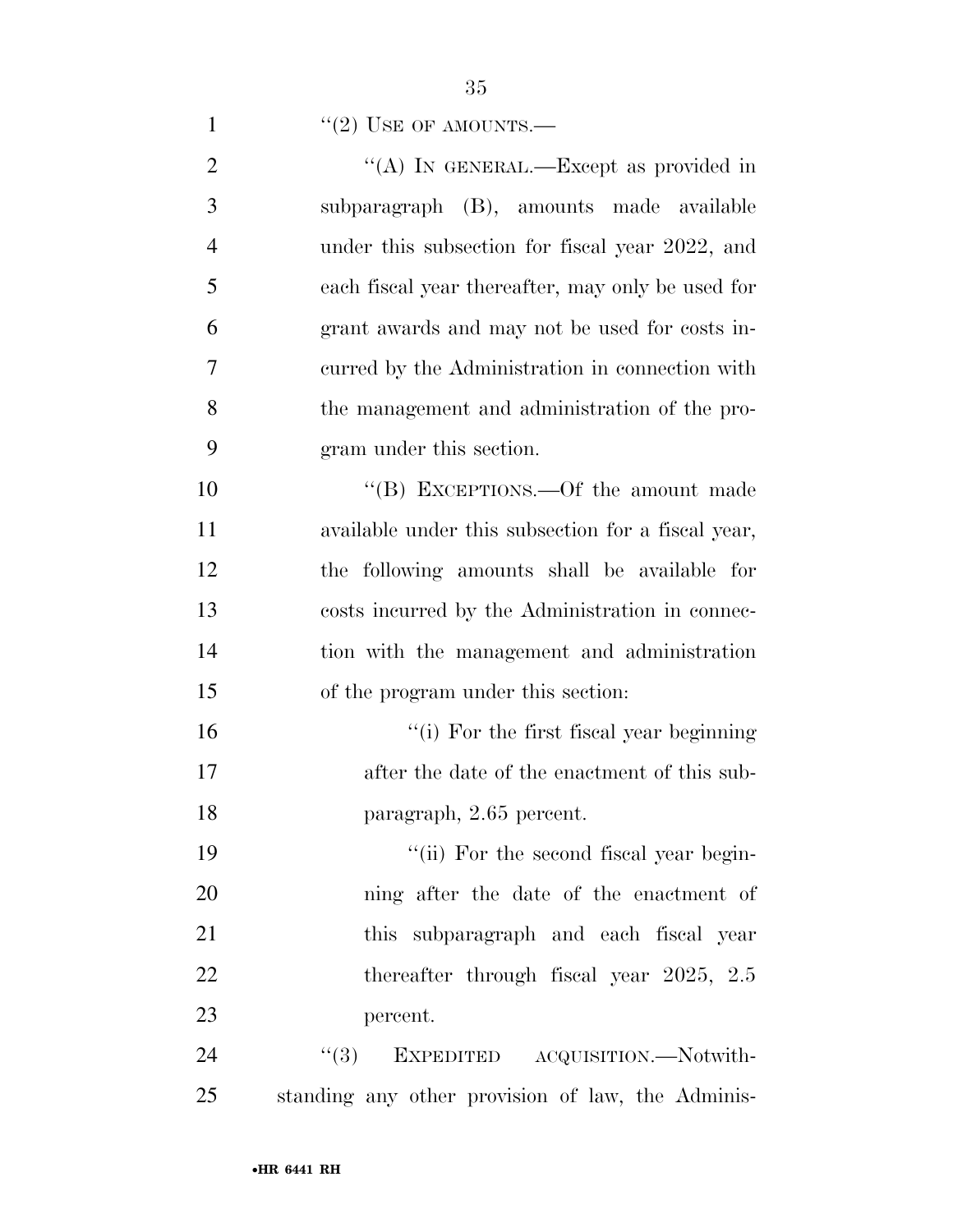trator may use such expedited acquisition methods as the Administrator determines to be appropriate to carry out this section, except that the Administrator shall ensure that all small business sources are pro- vided a reasonable opportunity to submit proposals. ''(4) ACCREDITATION AND ANNUAL CON- FERENCE.—Not less than \$500,000 of the amounts appropriated pursuant to paragraph (1) for a fiscal year shall be available for purposes of carrying out subsection (k), of which no less than \$50,000 shall be available to support an annual conference de-12 seribed under subsection  $(k)(6)$ .".

#### **SEC. 3. EFFECT ON EXISTING GRANTS.**

 (a) TERMS AND CONDITIONS.—A nonprofit organiza- tion receiving a grant under section 29(m) of the Small Business Act (15 U.S.C. 656(m)), as in effect on the day before the date of enactment of this Act, shall continue to receive the grant under the terms and conditions in ef- fect for the grant on the day before the date of enactment of this Act, except that the nonprofit organization may not apply for a continuation of the grant under section  $22 \quad 29(m)(5)$  of the Small Business Act  $(15 \quad U.S.C.$  $656(m)(5)$ , as in effect on the day before the date of en-actment of this Act.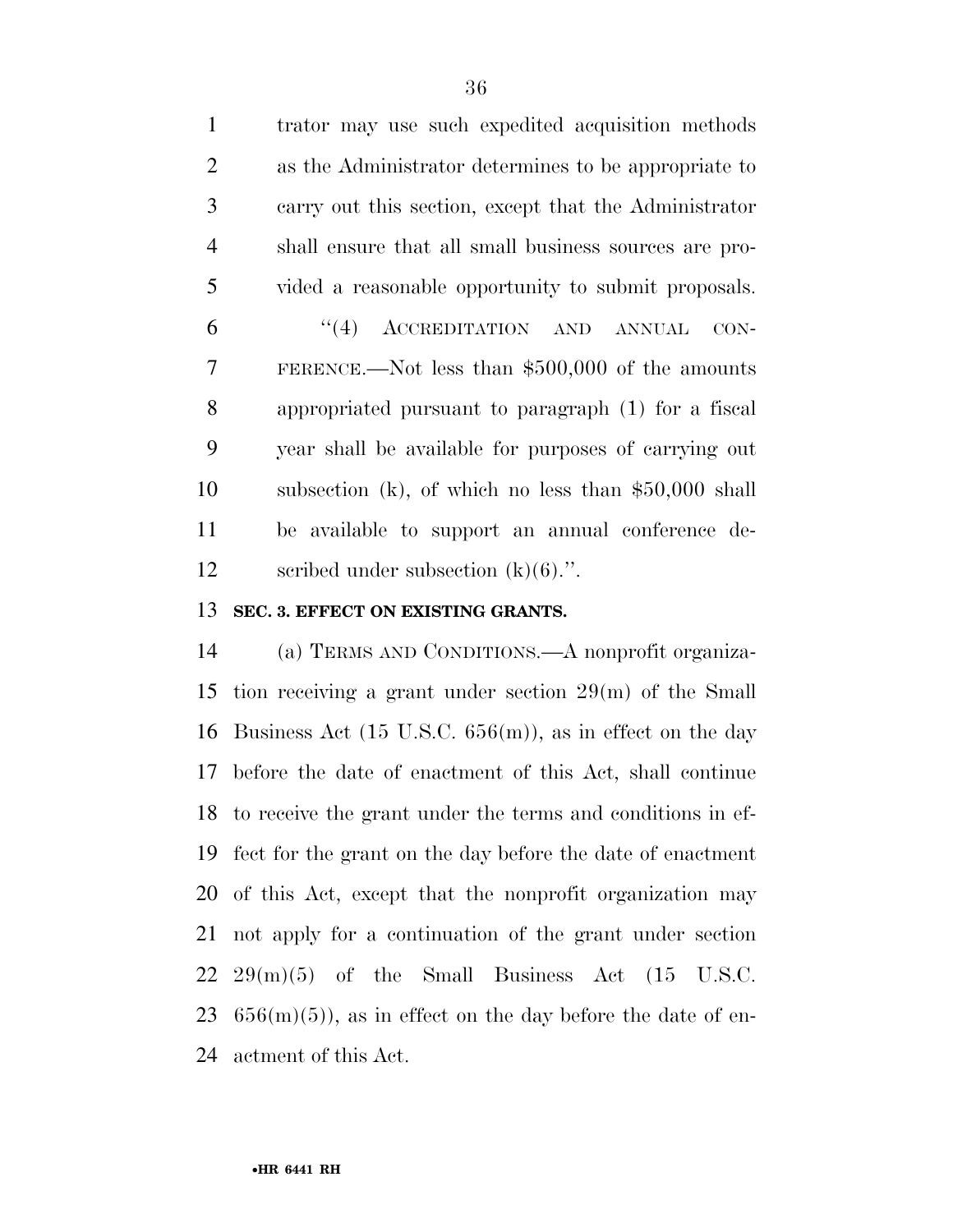(b) LENGTH OF CONTINUATION GRANT.—The Ad- ministrator of the Small Business Administration may award a grant under section 29 of the Small Business Act, as amended by this Act, to a nonprofit organization receiv- ing a grant under section 29(m) of the Small Business 6 Act (15 U.S.C.  $656(m)$ ), as in effect on the day before the date of enactment of this Act, for the period—

 (1) beginning on the day after the last day of the grant agreement under such section 29(m); and (2) ending at the end of the third fiscal year be-ginning after the date of enactment of this Act.

#### **SEC. 4. REGULATIONS.**

 Not later than 270 days after the date of the enact- ment of this Act, the Administrator of Small Business Ad- ministration shall issue such rules as are necessary to carry out section 29 of the Small Business Act (15 U.S.C. 656), as amended by this Act, and ensure that a period of public comment for such rules is not less than 60 days.